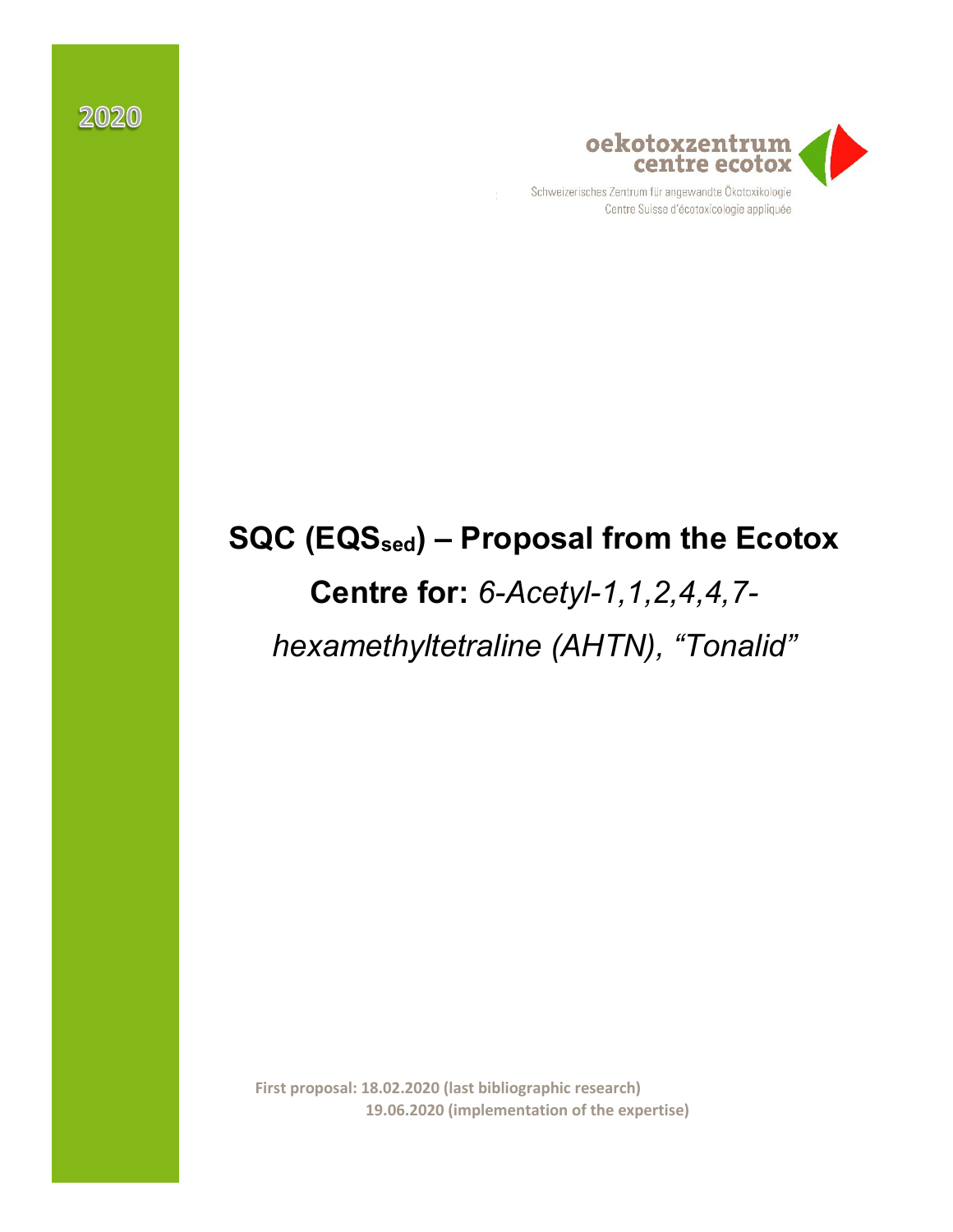#### **Imprint**

**Publisher** Swiss Centre for Applied Ecotoxicology, 1015 Lausanne

#### **Commissioned by**

FOEN, Federal Office of the Environment, Water Quality Section, 3003 Bern

#### **Authors**

Alexandra Kroll, Carmen Casado-Martinez Swiss Centre for Applied Ecotoxicology

#### **Scientific Support**

Dr Karen Duis, ECT Oekotoxikologie GmbH, Böttgerstr. 2-14, D-65439 Flörsheim/Main, Germany

Please note that the suggested EQS and contents of this dossier do not necessarily reflect the opinion of the external reviewer.

#### **Contact**

Alexandra Kroll: [Alexandra.Kroll@oekotoxzentrum.ch](mailto:Alexandra.Kroll@oekotoxzentrum.ch) Carmen Casado-Martinet: [Carmen.Casado@centreecotox.ch](mailto:Carmen.Casado@centreecotox.ch)

#### **Citation Proposal**

Alexandra Kroll, Carmen Casado-Martinez. 2020. EQS<sub>sed</sub> – Proposal by the Ecotox Centre for: 6-Acetyl-1,1,2,4,4,7hexamethyltetraline (AHTN), "Tonalid". Lausanne (CH): Swiss Centre for Applied Ecotoxicology; 31 pp.

**Oekotoxzentrum** | Eawag | Überlandstrasse 133 | 8600 Dübendorf | Schweiz T +41 (0)58 765 55 62 info@oekotoxzentrum.ch | www.oekotoxzentrum.ch

**Centre Ecotox** | EPFL-ENAC-IIE-GE | Station 2 | CH-1015 Lausanne | Suisse T +41 (0)21 693 62 58 | info@centreecotox.ch | www.centreecotox.ch

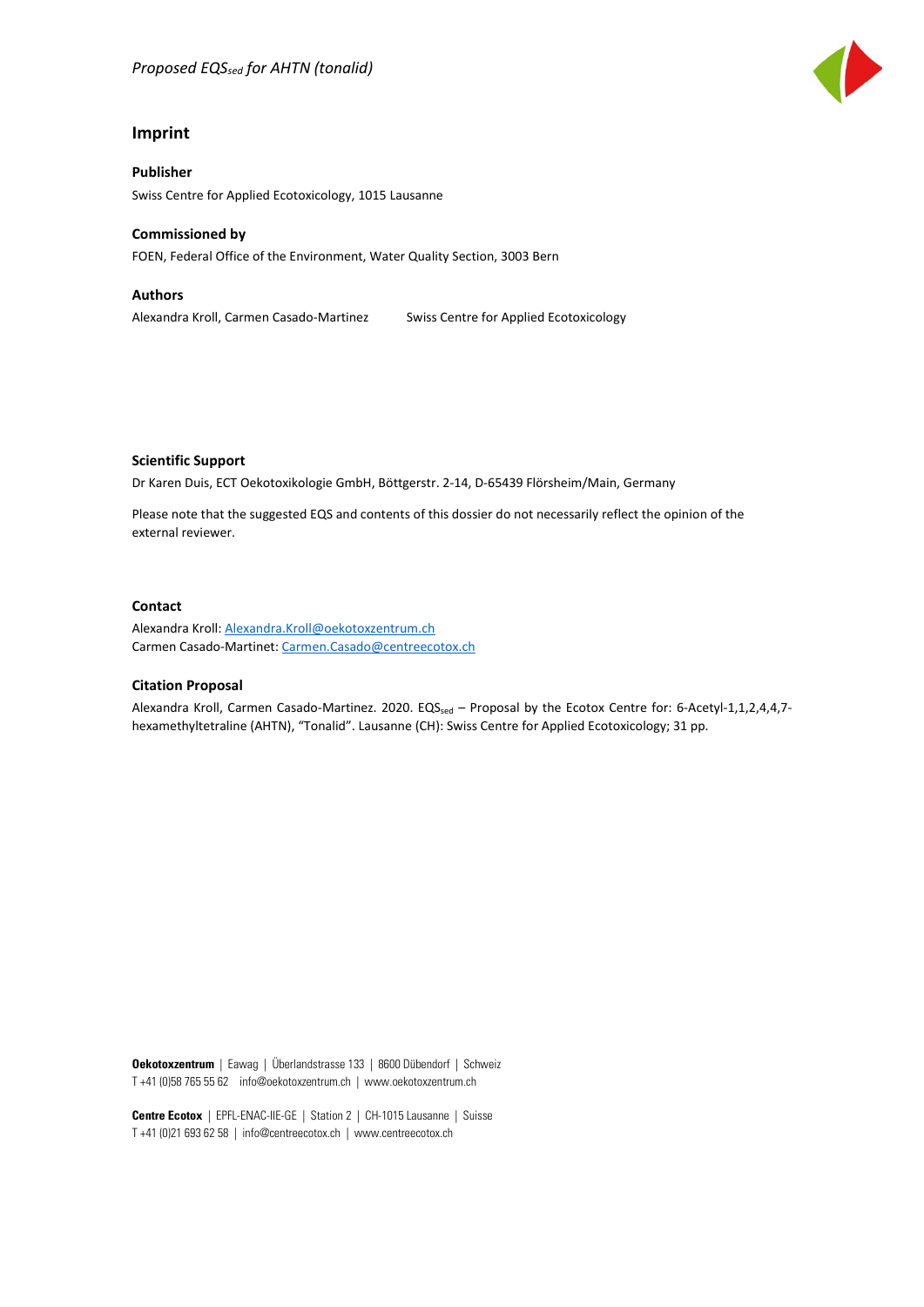

#### <span id="page-2-0"></span>Summary

#### **SQC (EQSsed): 344 µg/kg d.w.**

In the framework of the Module Sediment, which is intended to help cantons in sediment quality assessment, the Ecotox Centre develops proposals for Environmental Quality Criteria for sediment (SQC). SQC are derived applying the methodology described in the EU-Technical Guidance (TGD) for Deriving Environmental Quality Standards (EQS). In order to ensure that the dossiers are internationally comparable, the English terminology of the TGD will be used in the remainder of the dossier. These criteria provide a first screening tool to evaluate sediment chemical quality and the potential risk for the aquatic ecosystem. Based on the scientific literature available at present a generic SQC for 6-Acetyl-1,1,2,4,4,7-hexamethyltetraline (AHTN), "Tonalid" of 344 µg/kg d.w. is proposed for standard sediments with 1 % OC.

#### Zusammenfassung

#### **SQK (EQS**<sub>sed</sub>): 344 μg/kg d.w.

Im Rahmen des Sedimentmoduls, das den Kantonen bei der Bewertung der Sedimentqualität helfen soll, entwickelt das Oekotoxzentrum Vorschläge für Umweltqualitätskriterien für Sedimente (SQK). Diese Kriterien dienen als Methode für ein erstes Screening zur Bewertung der chemischen Sedimentqualität und des potenziellen Risikos für aquatische Ökosysteme. Auf der Basis von Literaturdaten für die Wirkung von 6-Acetyl-1,1,2,4,4,7-hexamethyltetraline (AHTN), "Tonalid" und unter Verwendung der Methode, die in der Technischen Richtlinie der EU zur Ableitung von Umweltqualitätsnormen beschriebenen wird, schlägt das Oekotoxzentrum einen vorläufigen SQK für 6-Acetyl-1,1,2,4,4,7-hexamethyltetraline (AHTN), "Tonalid" von 344 µg/kg d.w. für Standardsedimente mit 1 % OC vor.

#### Résumé

#### **CQS (EQS**<sub>sed</sub>): 344 μg/kg p.s.

Dans le cadre du module Sédiments qui devrait aider les cantons à évaluer la qualité des sédiments, le Centre Ecotox élabore des propositions de critères de qualité environnementale pour les sédiments (CQS). Les CQS sont dérivés en appliquant la méthodologie décrite dans le Guide Technique de l'UE (TGD) pour la Dérivation des Normes de Qualité Environnementale (EQS). Afin que les dossiers soient comparables au niveau international, la terminologie anglaise du TGD est utilisée ci-dessous. Ces critères fournissent un premier outil de dépistage pour évaluer la qualité chimique des sédiments et le risque potentiel pour l'écosystème aquatique. Sur la base des données sur les effets existants dans la littérature un CQS générique pour le 6-Acetyl-1,1,2,4,4,7-hexamethyltetraline (AHTN), "Tonalid" de 344 µg/kg p.s. est proposé pour les sédiments standards avec 1 % CO.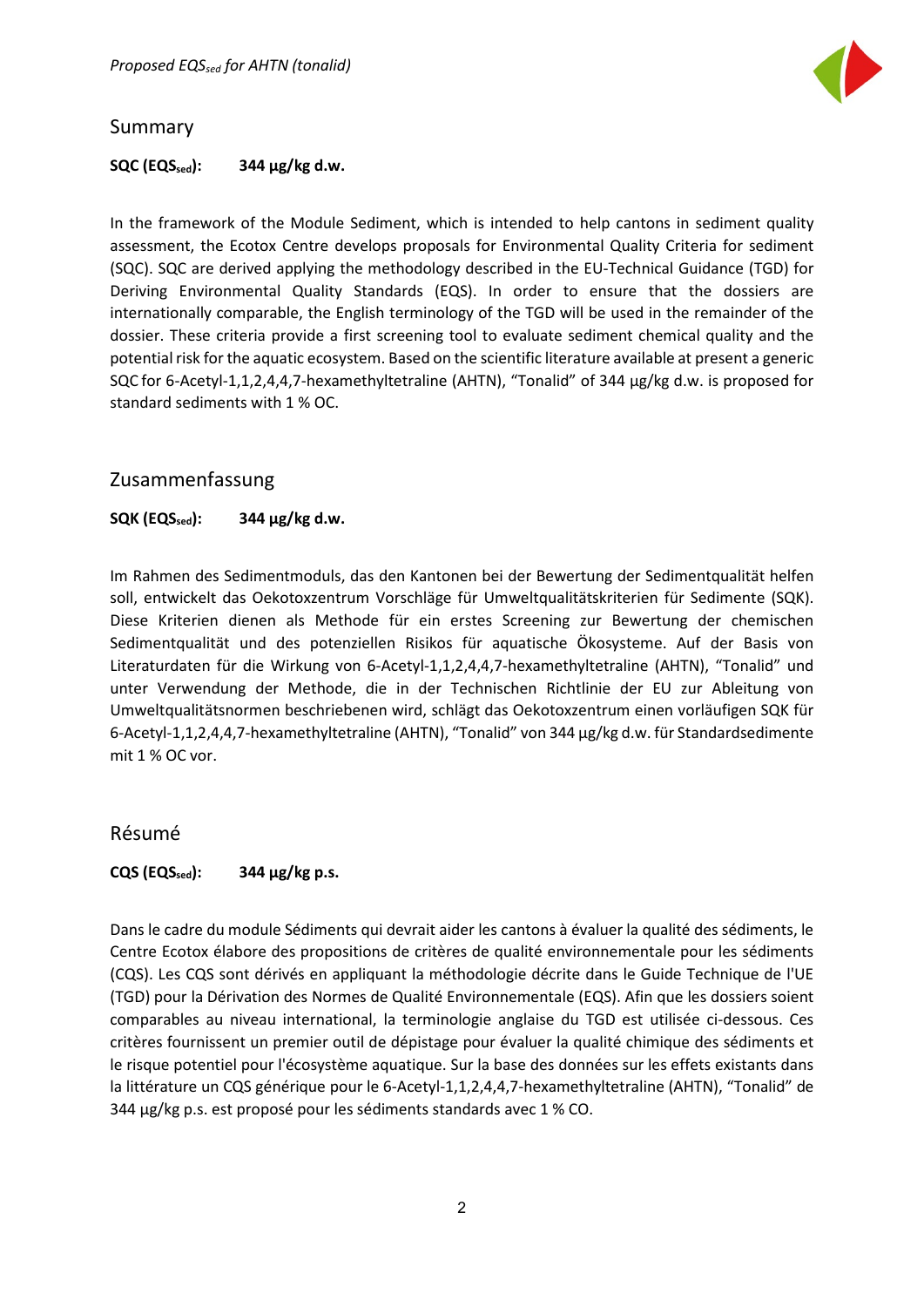

#### Sommario

#### **CQS (EQS**<sub>sed</sub>): 344 μg/kg p.s.

Nell'ambito del modulo Sedimenti, che è finalizzato ad aiutare i Cantoni nella valutazione della qualità dei sedimenti, il Centro Ecotox sviluppa proposte per i criteri di qualità ambientale per i sedimenti (CQS). I CQS sono derivati applicando la metodologia descritta nella Guida Tecnica dell'UE (TGD) per la Derivazione degli Standard di Qualità Ambientale (EQS). Per garantire che i dossier siano comparabili a livello internazionale, viene utilizzata la terminologia inglese del TGD. Questi criteri forniscono un primo strumento di screening per valutare la qualità chimica dei sedimenti e il potenziale rischio per l'ecosistema acquatico. Sulla base della letteratura scientifica disponibile allo stato attuale un CQS generico per il 6-Acetyl-1,1,2,4,4,7-hexamethyltetraline (AHTN), "Tonalid" di 344 µg/kg p.s. è proposto per sedimenti standard con 1 % CO.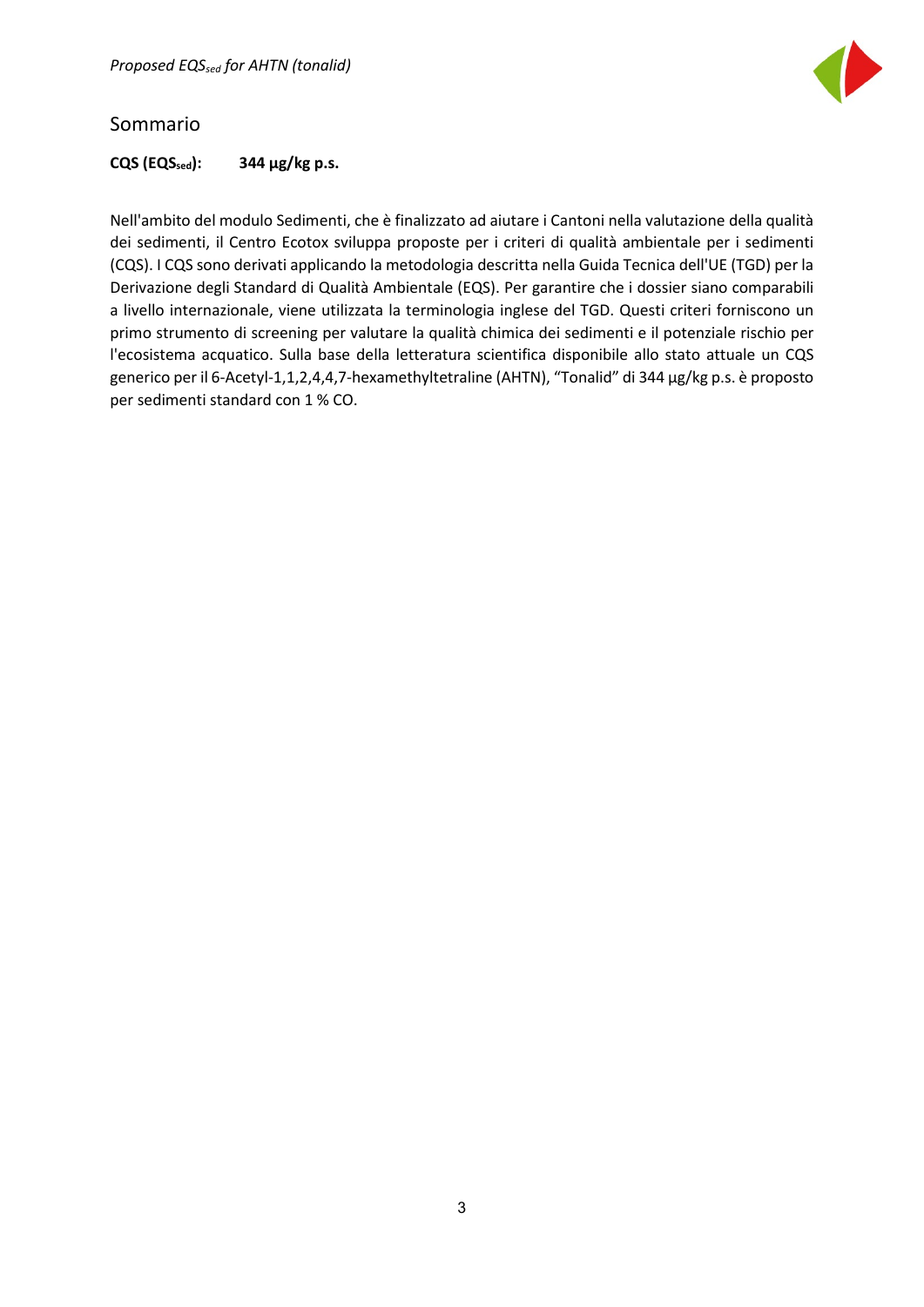

# Table of content

| 1              |                                                                                                |  |  |  |  |  |  |  |
|----------------|------------------------------------------------------------------------------------------------|--|--|--|--|--|--|--|
| 1.1            |                                                                                                |  |  |  |  |  |  |  |
| 1.2            |                                                                                                |  |  |  |  |  |  |  |
| 1.3            |                                                                                                |  |  |  |  |  |  |  |
| 1.4            |                                                                                                |  |  |  |  |  |  |  |
| $\overline{2}$ |                                                                                                |  |  |  |  |  |  |  |
| 2.1            |                                                                                                |  |  |  |  |  |  |  |
| 2.2            |                                                                                                |  |  |  |  |  |  |  |
| 2.3            |                                                                                                |  |  |  |  |  |  |  |
| 2.4            |                                                                                                |  |  |  |  |  |  |  |
| 3              |                                                                                                |  |  |  |  |  |  |  |
| 3.1            |                                                                                                |  |  |  |  |  |  |  |
| 3.2            |                                                                                                |  |  |  |  |  |  |  |
| 4              |                                                                                                |  |  |  |  |  |  |  |
| 4.1            |                                                                                                |  |  |  |  |  |  |  |
| 4.2            |                                                                                                |  |  |  |  |  |  |  |
| 4.3            | Overview of the most sensitive relevant and reliable long-term study  19                       |  |  |  |  |  |  |  |
| 5              |                                                                                                |  |  |  |  |  |  |  |
| 5.1            |                                                                                                |  |  |  |  |  |  |  |
| 5.2            | Derivation of QS <sub>sed,SSD</sub> using the species sensitivity distribution (SSD) method 22 |  |  |  |  |  |  |  |
| 6              |                                                                                                |  |  |  |  |  |  |  |
| 6.1            |                                                                                                |  |  |  |  |  |  |  |
| 6.2            |                                                                                                |  |  |  |  |  |  |  |
| 6.3            |                                                                                                |  |  |  |  |  |  |  |
| 6.4            |                                                                                                |  |  |  |  |  |  |  |
| 7              |                                                                                                |  |  |  |  |  |  |  |
| 8              |                                                                                                |  |  |  |  |  |  |  |
| 9              |                                                                                                |  |  |  |  |  |  |  |
| 10             |                                                                                                |  |  |  |  |  |  |  |
| 10.1           |                                                                                                |  |  |  |  |  |  |  |
| 11             |                                                                                                |  |  |  |  |  |  |  |
|                |                                                                                                |  |  |  |  |  |  |  |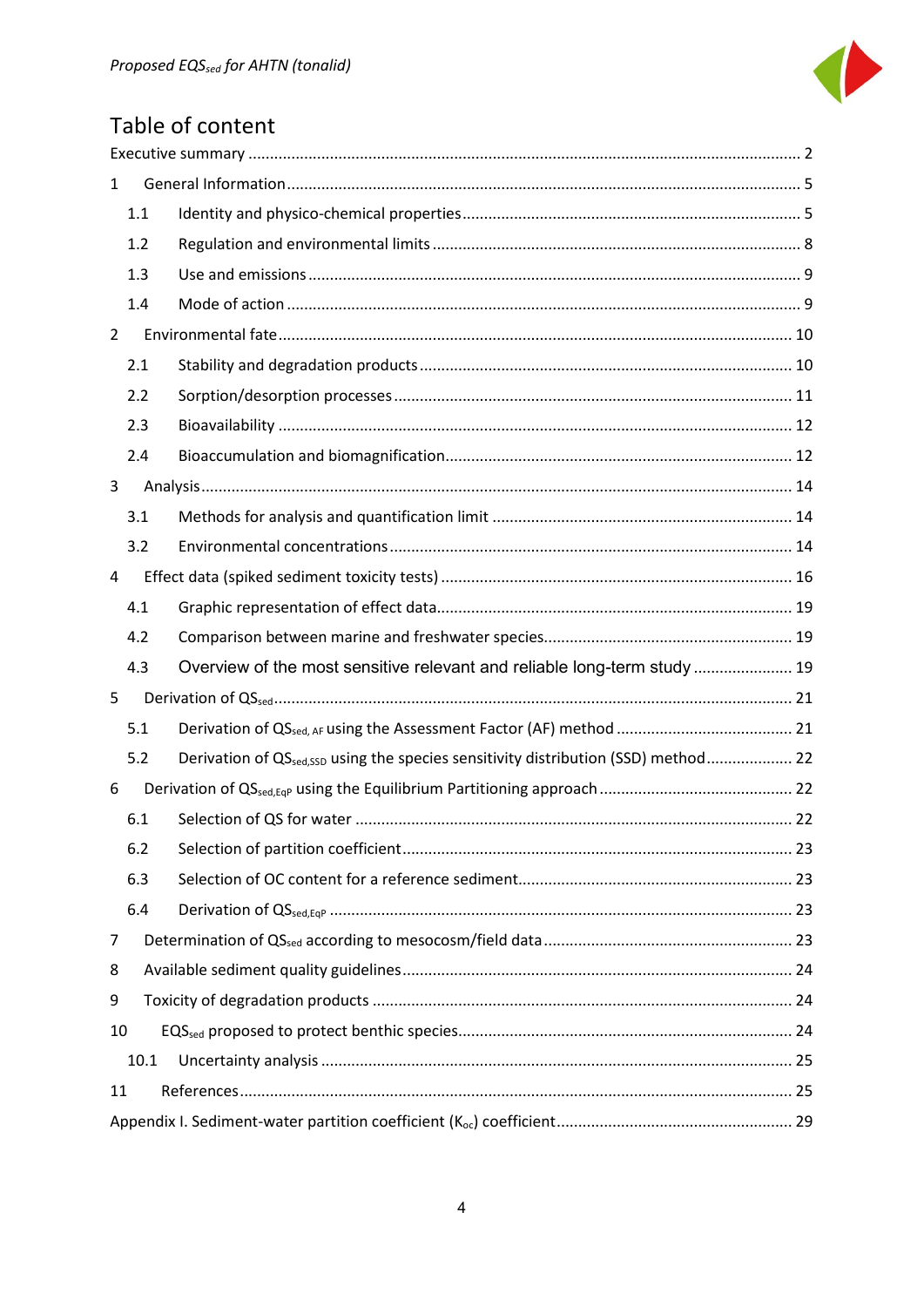

# <span id="page-5-0"></span>**1 General Information**

Selected information on the polycyclic synthetic musk 6-Acetyl-1,1,2,4,4,7-hexamethyltetraline (AHTN) relevant for sediment is presented in this chapter. Registration information and risk assessments referred to are:

- Tonalide and related polycyclic musks: Environment tier II assessment (Australian Government 2016)
- Environmental risk assessment for the polycyclic musks AHTN and HHCB in the EU: I. Fate and exposure assessment (Balk & Ford 1999a)
- Environmental risk assessment for the polycyclic musks, AHTN and HHCB. II. Effect assessment and risk characterisation (Balk & Ford 1999b)
- European Union Risk Assessment Report 1-(5,6,7,8-TETRAHYDRO-3,5,5,6,8,8-HEXAMETHYL-2- NAPTHYL)ETHAN-1-ONE (AHTN), CAS No: 1506-02-1 or 21145-77-7, EINECS No: 216-133-4 or 244-240-6 (EC 2008)
- Information on Registered Substances (ECHA 2012a), (ECHA 2012b); EU risk assessment only performed for the second entry
- Polycyclic musks AHTN (CAS 1506-02-1) and HHCB (CAS 1222-05-05) Environmental Section, Version 2.0 (HERA 2004)
- OSPAR background document on musk xylene and other musks. ISBN 1-904426-36-0. (OSPAR Commission 2004)

#### <span id="page-5-1"></span>**1.1 Identity and physico-chemical properties**

Two different CAS and EINECS numbers exist for AHTN which is due to an error in the molecular structure for AHTN reported by one company and a correct molecular structure by a second company. The molecular structure has been corrected (EC 2008). Trade names of AHTN are Fixolid, Ganolid, Kevolide, Tentarome, Tetralide, and Tonalid/Tonalide with Tonalid(e) being the trade name most often used in the literature.

The molecular structure of AHTN has one stereogenic centre resulting in two enantiomers with a ratio of 1:1 in technical AHTN (EC 2008).

The log  $K_{oc}$  reported for AHTN are in the range of 3.76-4.9 (Table 1, Appendix I). Reported experimental log  $K_{ow}$  range from 5.4-5.7 (Table 1; geometric mean = 5.55), estimated log  $K_{ow}$  range from 5.32-6.35 (Table 1). Both parameters trigger an effects assessment for sediments according to the EC TGD EQS (EC 2018).

Table 1 summarizes identity and physico-chemical parameters for AHTN required for EQS derivation according to the TGD (EC 2018). Where available, experimentally collected data is identified as (exp.) and estimated data as (est.). When not identified, no indication is available in the cited literature.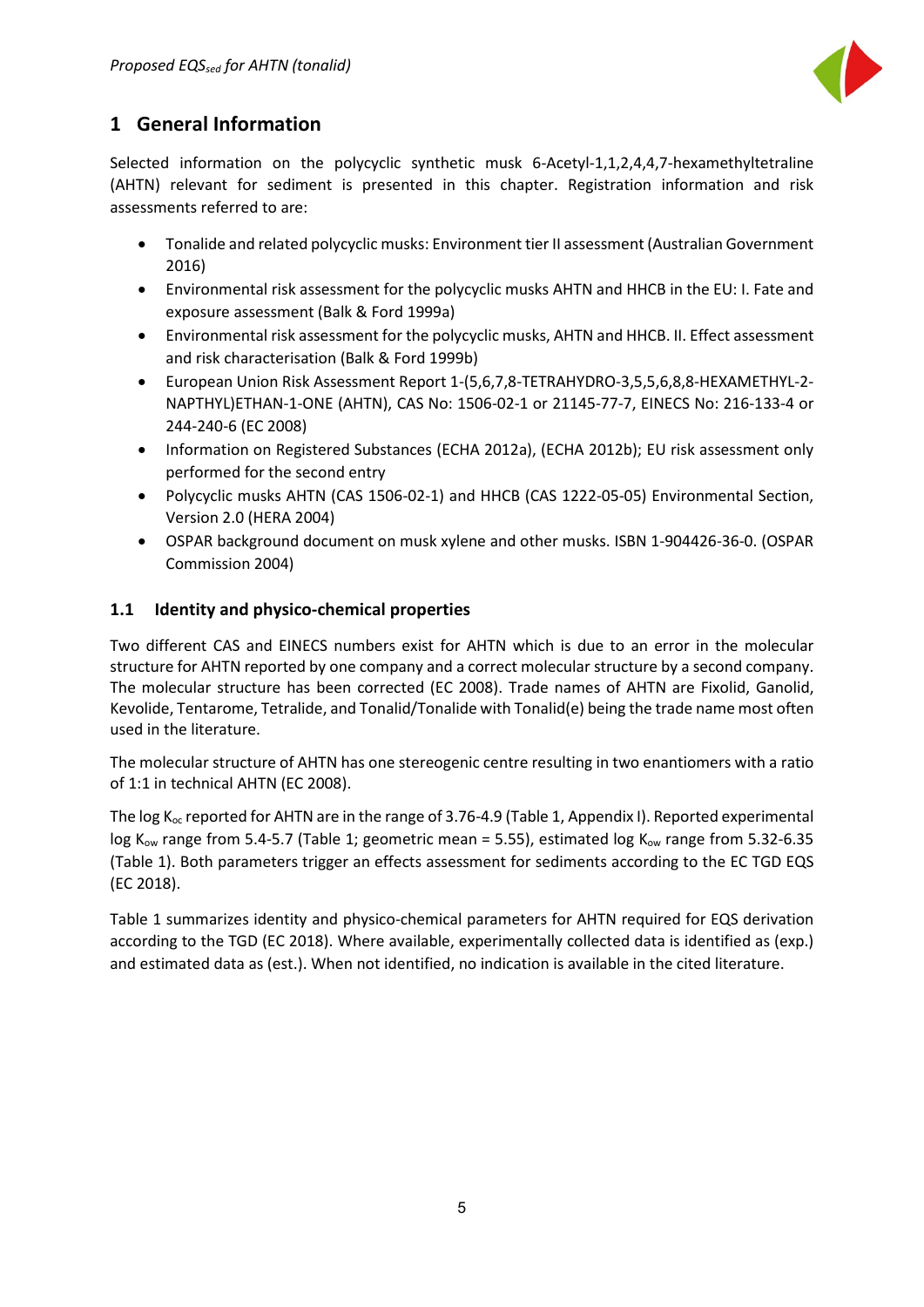

*Table 1 Information required for EQS derivation according to the TGD (EC 2018).*

| <b>Characteristics</b>                           | <b>Values</b>                                                                                                                                                                                                                                                                                                                                                                                                                                                                                                                                                                                                                                                                        | <b>References</b>                                            |
|--------------------------------------------------|--------------------------------------------------------------------------------------------------------------------------------------------------------------------------------------------------------------------------------------------------------------------------------------------------------------------------------------------------------------------------------------------------------------------------------------------------------------------------------------------------------------------------------------------------------------------------------------------------------------------------------------------------------------------------------------|--------------------------------------------------------------|
| Common name                                      | 1-(5,6,7,8-Tetrahydro-3,5,5,6,8,8-<br>hexamethyl-2-napthyl)ethan-1-one<br>2'-Acetonaphtone, 5', 6', 7', 8'-<br>tetrahydro-3',5',5',6',8',8'-hexamethyl<br>6-Acetyl-1,1,2,4,4,7-hexamethyl-1,2,3,4-<br>tetrahydronaphtalene<br>6-Acetyl-1,1,2,4,4,7-<br>hexamethyltetraline<br>7-Aceto-1,1,3,4,4,6-hexamethyltetraline<br>7-Aceto-1,2,3,4-tetrahydro-1,1,3,4,4,6-<br>hexamethylnaphtalene<br>7-Acetyl-1,1,3,4,4,6-hexamethyl-1,2,3,4-<br>tetrahydronaphtalene<br><b>AHMT</b><br><b>AHTN</b><br>Ethanone, 1-(5, 6, 7, 8-tetrahydro-<br>3,5,5,6,8,8-hexamethyl-2-<br>naphtalenyl)-<br>Fixolide (trade name)<br>Tentarome (trade name)<br>Tetralide (trade name)<br>Tonalid (trade name) | EC (2008)                                                    |
| <b>IUPAC</b> name                                | 6-Acetyl-1,1,2,4,4,7-hexamethyltetraline                                                                                                                                                                                                                                                                                                                                                                                                                                                                                                                                                                                                                                             | EC (2008)                                                    |
| Chemical group                                   | Hydronaphthalenes                                                                                                                                                                                                                                                                                                                                                                                                                                                                                                                                                                                                                                                                    |                                                              |
| Structural formula                               | * stereogenic centre                                                                                                                                                                                                                                                                                                                                                                                                                                                                                                                                                                                                                                                                 | Legrum (2011)                                                |
| Molecular formula                                | C18H26O                                                                                                                                                                                                                                                                                                                                                                                                                                                                                                                                                                                                                                                                              | EC (2008)                                                    |
| CAS                                              | 1506-02-1 or 21145-77-7                                                                                                                                                                                                                                                                                                                                                                                                                                                                                                                                                                                                                                                              | EC (2008)                                                    |
| <b>EC Number</b>                                 | 216-204-6 or 244-240-6                                                                                                                                                                                                                                                                                                                                                                                                                                                                                                                                                                                                                                                               | EC (2008)                                                    |
| SMILES code                                      | $CC1CC(C2=C(C1(C)C)C=C(C(C=C2)C(=O)C)C$<br>(C)C                                                                                                                                                                                                                                                                                                                                                                                                                                                                                                                                                                                                                                      | PubChem (2019)                                               |
| Molecular weight [g/mol]                         | 258.4                                                                                                                                                                                                                                                                                                                                                                                                                                                                                                                                                                                                                                                                                | Balk & Ford (1999a)                                          |
| Melting point [°C]                               | $[1]$ > 54 °C (exp., method unknown)<br>[2] 54 - 56°C (97.0-99.2% purity; exp.,<br>capillary method)                                                                                                                                                                                                                                                                                                                                                                                                                                                                                                                                                                                 | [1] Janssen, 2004a<br>cited in EC (2008)<br>[2] ECHA (2012b) |
| Boiling point [°C]                               | 326 °C at 1 atm (exp., method unknown)                                                                                                                                                                                                                                                                                                                                                                                                                                                                                                                                                                                                                                               | Janssen, 2004b cited<br>in EC (2008)                         |
| Vapour pressure [Pa]                             | 0.0682 Pa at 25 °C (exp., gas saturation<br>method, OECD TG 104, <sup>14</sup> C-labelled<br>material)                                                                                                                                                                                                                                                                                                                                                                                                                                                                                                                                                                               | MacGillivray, 1996<br>cited in EC (2008)                     |
| Henry's law constant<br>[Pa·m <sup>3</sup> /mol] | $[1]$ 12.5 (exp.)<br>[2] 37.1 at 25 °C (exp.)                                                                                                                                                                                                                                                                                                                                                                                                                                                                                                                                                                                                                                        | [1] Balk & Ford<br>(1999a)                                   |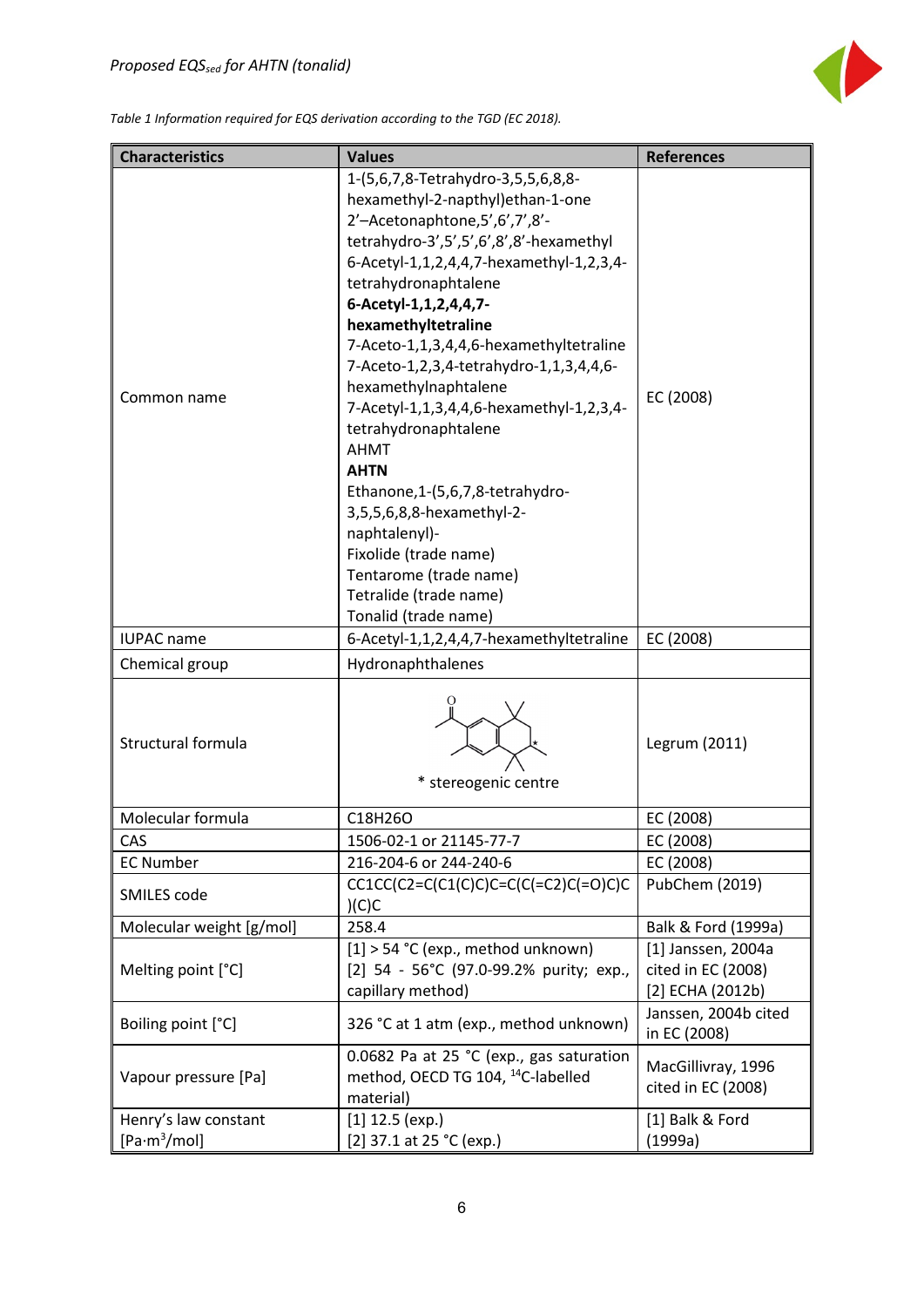

|                                                                        |                                                                                                                                                                                                                                                                                                                                                                                                                                                                                  | [2] Artola-Garciana,<br>2002 cited in EC<br>(2008)                                                                                                                                                                                      |
|------------------------------------------------------------------------|----------------------------------------------------------------------------------------------------------------------------------------------------------------------------------------------------------------------------------------------------------------------------------------------------------------------------------------------------------------------------------------------------------------------------------------------------------------------------------|-----------------------------------------------------------------------------------------------------------------------------------------------------------------------------------------------------------------------------------------|
| Water solubility [mg/L]                                                | [1] 1.25 at 25 °C (exp., flask method,<br>OECD TG 105, <sup>14</sup> C-labelled material)<br>$[2]$ 0.91 ( $\pm$ 0.04) (exp., column elution<br>method)                                                                                                                                                                                                                                                                                                                           | [1] Edwards, 1996,<br>cited in EC (2008)<br>[2] Artola-Garciana,<br>2002, cited in EC<br>(2008)                                                                                                                                         |
| Dissociation constant (pKa)                                            | Not relevant <sup>b</sup>                                                                                                                                                                                                                                                                                                                                                                                                                                                        |                                                                                                                                                                                                                                         |
| Octanol-water partition<br>coefficient (log Kow) <sup>a</sup>          | [1] 5.7 (Fixolide; exp., reversed-phase<br>HPLC, OECD TG 117)<br>[2] 5.7 (est., EPIsuite v. 4.0)<br>[3] 5.4 (exp., slow stirring method)<br>[4] 6.35 (est., SRC, version 1.57)<br>[5] 6.25 (est., Biobyte ClogP 4.01)<br>[6] 5.32 (est., Molinspiration property<br>engine v2018.10)                                                                                                                                                                                             | [1] Rudio, 1993a cited<br>in EC (2008)<br>[2] US EPA 2011 cited<br>by INERIS (2010)<br>[3] Artola-Garicano,<br>2002 cited in EC<br>(2008)<br>$[4]$ EC (2008)<br>$[5]$ EC (2008)<br>[6] Bayen et al. (2019)                              |
| Organic carbon adsorption<br>coefficient ( $log K_{OC}$ ) <sup>a</sup> | $[1]$ 4.9 (4.5-5.2, exp., suspended<br>matter/river water)<br>[2] 4.4 (suspended matter)<br>[3] 3.76-4.65 (exp. suspended matter,<br>small streams with high input of waste<br>water; 9.7-13.1 % OC)<br>$[4]$ 4.0 (sediment)<br>$[5]$ 3.04 – 4.23 (exp., sediment)<br>[6] 3.9 (K <sub>oc</sub> 8678 L/kg, est., EPIsuite v.<br>4.0)<br>$[7]$ 3.41 (exp., HPLC)<br>[8] 3.7 - 4.13 (exp., soil desorption test)<br>[9] 4.47 (est. as $log K_{OC} = 0.81$ x $log K_{OW}$ +<br>0.10) | [1] Winkler et al.<br>(1998)<br>[2,4] Fooken (2004)<br>cited in EC (2008)<br>$[3,5]$ LfU-BW (2001)<br>cited in EC (2008)<br>[6] US EPA 2011 cited<br>by INERIS (2010)<br>[7, 8] Müller 2002<br>cited in EC (2008)<br>[9] See Appendix 1 |
| Sediment adsorption<br>coefficient (K <sub>d</sub> [L/kg])             | $[1]$ 9500 (2530 - 20100, exp. suspended<br>matter, River Elbe, DE)<br>[2] 2900 (480-5580, exp. suspended<br>matter, rivers and brooms, Hessen, DE)<br>[3] 600-4400 (exp. suspended matter,<br>small streams with high input of waste<br>water; 9.7-13.1 % OC)<br>[4] 12589 (501, 39811, 100000, exp.<br>suspended matter, streams, US)<br>[5] 33 - 270 (exp. sediment, small<br>streams with high input of waste water;<br>1.0-2.9 % OC)<br>[6] 144 (exp. sediment)             | [1] Winkler et al.<br>(1998)<br>[2] HLUG (2001) cited<br>in EC (2008)<br>$[3,5]$ LfU-BW (2001)<br>cited in EC (2008)<br>[4] Standley et al.<br>(2000)<br>[6] Fooken (2004)<br>cited in EC (2008)                                        |
| Aqueous hydrolysis DT <sub>50</sub>                                    | cannot hydrolyze (OECD 111)                                                                                                                                                                                                                                                                                                                                                                                                                                                      | Van Ek, 2004 cited in<br>EC (2008)                                                                                                                                                                                                      |
| Aqueous photolysis DT <sub>50</sub>                                    | $[1]$ < 5 min (exp., water (not specified,<br>laboratory grade), UV light (8-10 W, 245<br>nm)                                                                                                                                                                                                                                                                                                                                                                                    | [1] Sanchez-Prado et<br>al. (2004)                                                                                                                                                                                                      |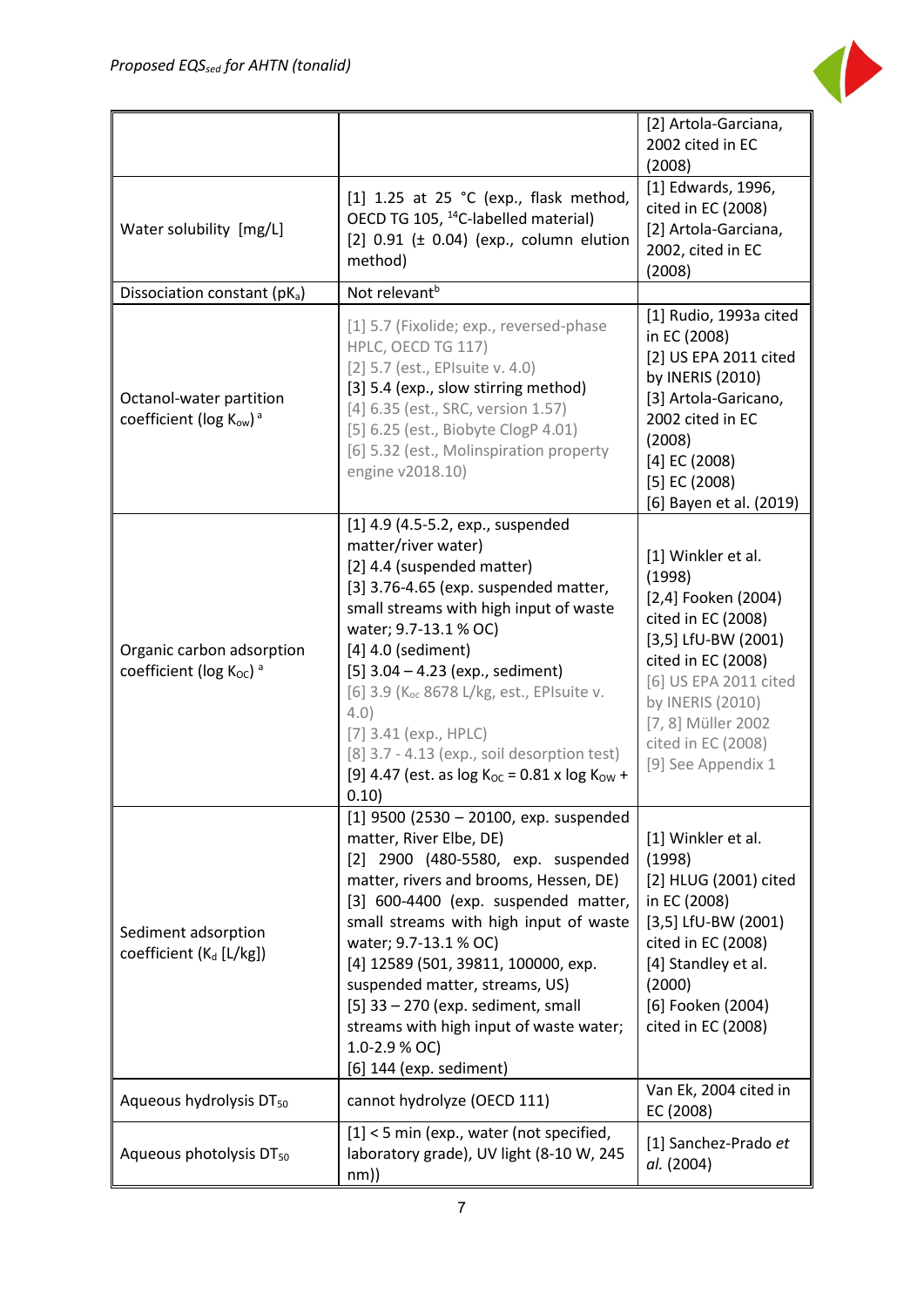

|                                                                | [2] ~4 h (exp., lake water, 300-460 nm<br>irradiation)                                                                                                                                                      | [2] Buerge et al.<br>(2003)                                                                   |
|----------------------------------------------------------------|-------------------------------------------------------------------------------------------------------------------------------------------------------------------------------------------------------------|-----------------------------------------------------------------------------------------------|
| Biodegradation in water DT <sub>50</sub><br>$[d]$ <sup>c</sup> | [1] 150 (20 °C; based on exp. data on<br>galaxolide/HHCB) <sup>c</sup><br>[2] $\sim$ 9 (exp., primary degradation <sup>1</sup> , river<br>water die-away test (river water mixed<br>with activated sludge)) | [1] for risk assessment<br>(EC 2008)<br>[2] Schafer and Koper<br>(2006) cited in EC<br>(2008) |
| Biodegradation in sediment<br>$DT50$ [d]                       | [1] 365 (12 °C; based on exp. data on<br>galaxolide/HHCB) <sup>c</sup>                                                                                                                                      | [1] for risk assessment<br>(EC 2008)                                                          |
| Biodegradation in soil DT <sub>50</sub><br>[d]                 | [1] 365 (12 $^{\circ}$ C; based on exp. data on<br>galaxolide/HHCB) <sup>c</sup><br>[2] 92 (average; $50 \pm 10 - 133 \pm 40$ ; soils<br>amended with dried STP biosolids)                                  | [1] for risk assessment<br>(EC 2008)<br>[2] Chen et al. (2014)                                |

a Data obtained from HPLC-based or unknown methods are in grey font and were not used for EQS derivation. Data used for EQS derivation are in black front.

<sup>b</sup> The water-solubility of AHTN is independent of the pH. If the test item could dissociate, the solubility would increase. This does not take place in either alkaline or acidic aqueous media (pH=5, 7 or 9). The test item cannot dissociate in water due to a lack of relevant functional groups. Hence, the dissociation constant is irrelevant. Even if the test item was able to split in a cationic and anionic group, the water solubility of the substance is 1.25 mg/L and hence very low to obtain a suitable dissociation constant (EC 2008).

<sup>c</sup> For risk assessment (EC 2008) the biodegradation rate constants for surface water, sediment and soil were based both on the data for AHTN and on the results for HHCB. As a conservative approach, the rates for AHTN were taken as twice the rates for HHCB: 150 d in surface water (20 ºC) and 365 d in the soil and sediment compartments (12 ºC).

#### <span id="page-8-0"></span>**1.2 Regulation and environmental limits**

AHTN was assessed under the OECD Cooperative Chemicals Assessment Programme (CoCAP) by the Netherlands, and assessed at the 28th Screening Information Dataset (SIDS) Initial Assessment Meeting (SIAM 28) in 2009. The SIDS Initial Assessment Profile (SIAP) states that AHTN may present a hazard for the environment (acute aquatic toxicity values below < 1 mg/L and not readily biodegradable) and that ecotoxicological data is available for information (OECD 2009).

AHTN is registered under REACH in the EU (ECHA 2012b). It was listed on the fourth Priority Substances List under the superseded Existing Substances Regulation (ESR) (ECHA 2007). The associated risk assessment concluded that for all environmental compartments no additional information and/or testing is needed, and no additional risk reduction measures are required (EC 2008). The lowest PNEC used for the sediment compartment was 1.72 mg/kg d.w. (5% OC) based on the lowest available NOEC of 7.1 mg/kg d.w. (growth, *Lumbriculus variegatus*, sediment with 2.06 % OC).

Importantly, AHTN is scheduled for re-evaluation in the Rolling Action Plan by the EU member state Germany for being a potential endocrine disruptor and due to high (aggregated) tonnage (EC 2020).

In Canada, AHTN was categorised as not Persistent (P), not Bioaccumulative (not B), and Inherently Toxic to the Environment ( $iT<sub>E</sub>$ ) by Environment Canada during the categorisation of the Domestic Substances List (DSL) and was not prioritised for further assessment (Environment Canada 2006).

Table 2 summarizes existing regulation and environmental limits in Switzerland, Europe and elsewhere for AHTN.

<span id="page-8-1"></span> <sup>1</sup> Primary biodegradation (biotransformation): The alteration in the chemical structure of a substance, brought about by biological action, resulting in the loss of a specific property of that substance (OECD definition).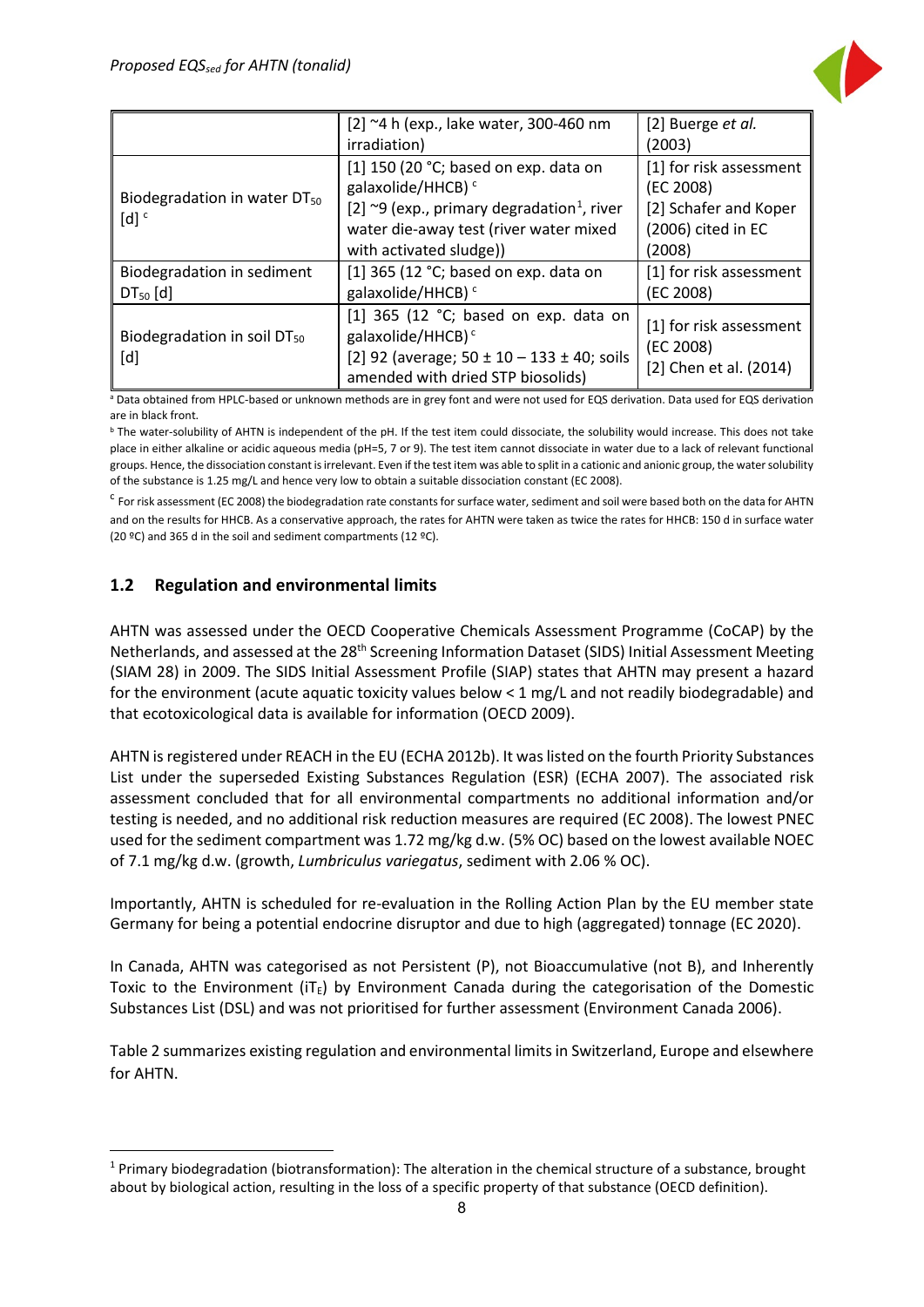

*Table 2 Existing regulation and environmental limits for AHTN in Switzerland and Europe.*

| <b>Europe</b>                                                          |                                                    |
|------------------------------------------------------------------------|----------------------------------------------------|
| EU Priority substance list                                             | Inclusion in Priority substances list (ECHA 2007)  |
| EU Community Rolling Action Plan                                       | Scheduled for re-evaluation in 2020 (EC 2020)      |
| REACH                                                                  | Registered substance (ECHA 2012b)                  |
| Switzerland                                                            |                                                    |
| SR 817.02 Lebensmittel- und<br>Gebrauchsgegenständeverordnung<br>(LGV) | Restriction of concentrations in specific products |

#### <span id="page-9-0"></span>**1.3 Use and emissions**

AHTN was identified as a High Production Volume (HPV; used at more than 1000 tonnes per annum in at least one member country or region) chemical by the OECD in 2004 (OECD 2004). According to the EU risk assessment report, AHTN was produced on one site in Europe, with a production volume 1000 - 5000 ton/y with circa 62% of the production volume being exported outside Europe (EC 2008). Information on whether AHTN is currently produced in Switzerland was not found. AHTN is the second highest volume polycyclic musk in terms of global production (following galaxolide/HHCB) with 247 tonnes used in Europe in 2004 (EC 2008). Emission of AHTN from production processes occurs via waste water treatment plants receiving process water containing organic waste and water containing aluminium chloride from the production plant in addition to AHTN (EC 2008). Polycyclic musks like AHTN are used as fragrances in cosmetics, detergents, fabric softeners, household cleaning products, air fresheners, and other products/applications. Based on these uses, it can be expected that most of the production volume will be released with waste water after use (Balk & Ford 1999a). Emission from landfill leachates has also been reported (Eggen et al. 2010).

#### <span id="page-9-1"></span>**1.4 Mode of action and sensitivity of taxonomic groups**

AHTN is used as a fragrance, it confers an odour and is thus an organoleptic compound (Graham et al. 2013). Organoleptic compounds may be bioactive at ultra-trace levels.

A specific adverse mode of action has not been described to the best of our knowledge.

According to EC (2020), classification for genetic toxicity, carcinogenicity, toxicity to reproduction and neurotoxicity is not warranted in accordance with EU Classification, Labelling and Packaging of Substances and Mixtures (CLP) Regulation No. 1272/2008.

Adverse physiological effects have been reported at different levels of organization in aquatic and terrestrial organisms. Adverse physiological effects to early life stages of zebra fish were tested by Carlsson & Norrgren (2004), with the NOEC for lower heart rate being 10 μg/L. At the subcellular level, the activity of glutathione S-transferase and lipid peroxidation increased significantly at 50 µg/L, for catalase activity at 5 and 50 µg/L and glutathione reductase activity decreased significantly at 50 g/L (Blahova et al. 2018). No effect on body weight, body length, specific growth rate, and behaviour was observed at any of the tested concentrations (Blahova et al. 2018). In the earthworm *Eisenia fetida*, 28 d exposure (3-100 μg/g dry mass) via soil resulted in down-regulation of HSP70 gene expression and up-regulation of catalase gene expression at 30 μg/g and above, and up-regulation of calreticulin gene expressions at all tested concentrations (Chen et al*.* 2013).

AHTN is not listed in the most recent "Community Strategy for Endocrine Disrupters" as a substance with suspected or proven ED potential (EC 2007). AHTN has been assessed on its endocrine disrupting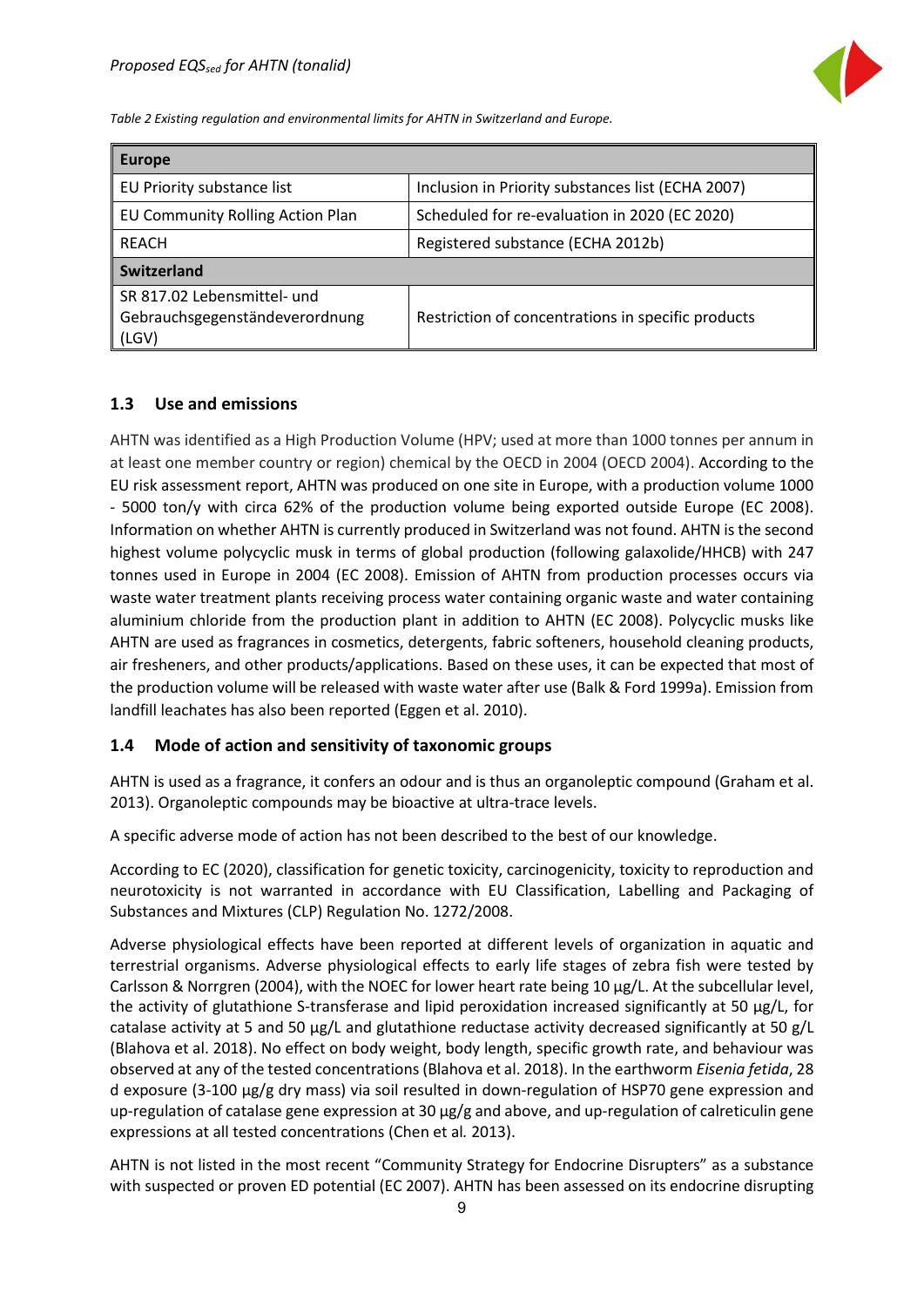

potential as part of the human and environmental hazard assessment following REACH guidance and, based on a weight of evidence approach, AHTN is not endocrine disrupting.

However, AHTN is scheduled for re-evaluation in the Rolling Action Plan by the EU member state Germany for being a potential endocrine disruptor and due to high (aggregated) tonnage (EC 2020).

#### <span id="page-10-0"></span>**2 Environmental fate**

Based on the Henry's law constants (Table 1) AHTN is moderately volatile  $2$ .

#### <span id="page-10-1"></span>**2.1 Stability and degradation products**

#### **Abiotic degradation**

 $\overline{a}$ 

AHTN was reported to be non-hydrolysable according to OECD guideline No. 111 (Van Ek, 2004 cited in EC (2008)).

Photodegradation by UV irradiation (low-pressure mercury lamps (8-10 W, 245 nm)) of AHTN in water (laboratory grade, not specified) was studied in 3 mL aliquots in synthetic quartz precision cells for 2– 60 min (Sanchez-Prado et al. 2004). A half-life of less than 5 min was determined. After 30 minutes, more than 95% of AHTN was degraded.

Photodegradation by a wider light spectrum (mercury-vapour fluorescent lamps emitting UV-radiation between 300 and 460 nm with a maximum at 365 nm) in lake water from the Zürichsee (CH) and distilled water was studied in 25 mL aliquots of 1 μg/L AHTN (Buerge et al. 2003). Degradation of AHTN followed first-order kinetics with half-lives of approx. 4 h (photolysis rate constants were 4.6  $d<sup>-1</sup>$  in lake water, 4.4  $d<sup>-1</sup>$  in distilled water). Control experiments in the dark indicated that AHTN was not eliminated by other processes.

No data are available on biodegradation in sediment while several mineralisation and primary degradation studies are available for AHTN.

Mineralisation was marginal under standard test conditions for ready biodegradation. While three standard tests showed no oxidation and carbon dioxide formation, respectively (OECD 302C: modified MITI II, respirometric method (Rudio 1993); Modification of OECD 301B, Sealed vessel TIC test according to Birch and Fletcher, 1991 (King 1994); Modified Sturm test OECD 301B, CO2- evolution (Jenkins 1991 cited in EC (2008)), 21 % oxidation was observed after 3 weeks in the two-phase closed bottle test (NEN 6515, 1989 Oxygen uptake, Boersma and Hagens 1991, cited in EC (2008)). After repetitive additions of AHTN, a marginal oxygen consumption of 12 % was observed after 7 weeks.

Primary degradation was studied in a continuous activated sludge test with 10  $\mu$ g/L <sup>14</sup>C-AHTN and realistic STP operation conditions, total removal of the parent AHTN was 87.5 %, with 42.5 % removed by biotransformation and 44.3 % by sorption; volatilization played a minor role (3.3 %) (Lee et al. 2001, Federle et al. 2002; cited in EC (2008)).

In a die-away study for primary degradation with 5 and 50  $\mu$ g/L <sup>14</sup>C-AHTN in activated sludge, the halflife of the parent AHTN was 12-24 h and was largely biotransformed within 20 d. After 3 days, a variety of more polar metabolites were detected (Lee et al. 2001, cited in EC (2008)). In river water mixed with activated sludge (Schafer and Koper (2006) cited in EC (2008)), AHTN (5 μg/L) was rapidly transformed

<span id="page-10-2"></span><sup>&</sup>lt;sup>2</sup> The Henry's law constants in Table 1 translate into dimensionless Henry's law constants of 0.005 and 0.015, which according to the Rippen's classification (1990) indicates moderate volatilization (https://www.nicnas.gov.au/chemical-information/imap-assessments/imap-assessments/tier-ii-environmentassessments/environment-tier-ii-assessment-for-tonalide-and-related-polycyclic-musks)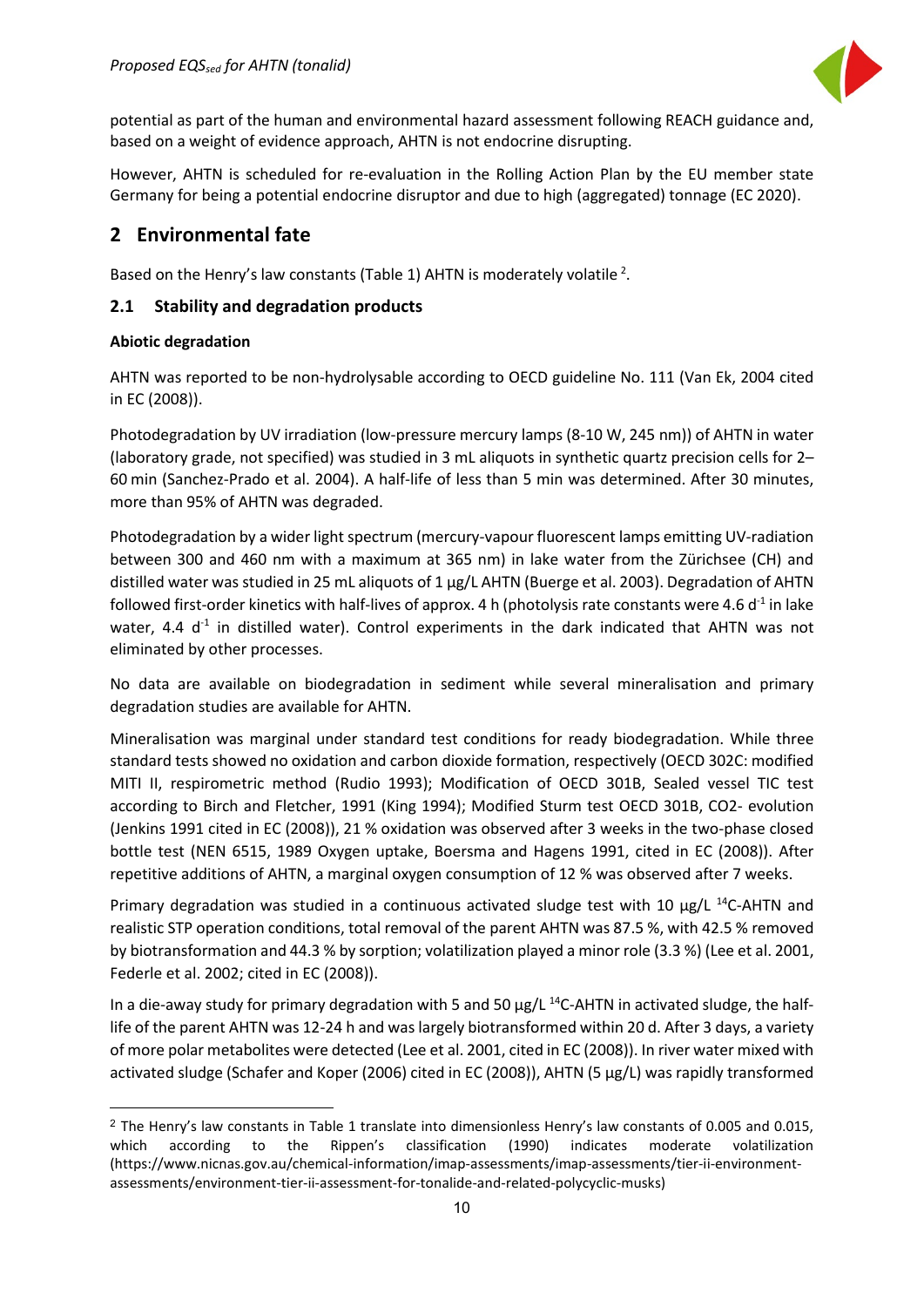

to polar metabolites with only a small fraction of the theoretical oxygen demand having been incorporated. The overall half-life was approximately 9 days.

In a screening study on 64 soil samples, 28 % of these showed degradation of AHTN after 3 weeks, with an increasing number of positive samples with an increasing organic carbon (OC) content. Most of the 18 samples indicating degradation were sandy soils taken in forests, moors and at an industrial site (PFW 1997 cited in (EC 2008, HERA 2004, OSPAR Commission 2004)).

The dissipation of AHTN in sandy agricultural soils amended with sludge (sludge to soil ration representative of field conditions) was studied in a 1-year experiment with four different soils, with and without spiking of AHTN. The initial concentrations in spiked soil were 6 and 13 mg/kg soil, and between 0.1 and 0.27 mg/kg in non-spiked soil. The rates of degradation varied with the type of soil. In spiked soil, concentrations rapidly decreased during the first month and then decreased steadily in time. After 3 months, the concentrations had decreased to 65 to 80 % and remained during three months when soils were frozen. After one year, the concentrations in non-spiked soils ranged from 42 to 61 %, slightly higher variability was observed in spiked soils. The authors speculated that whether AHTN accumulates over repeated sludge applications may depend on the organic matter content of the soil. The leachates from spiked soils contained 0.04 to 0.18 % of the initial amount and non from non-spiked soils, both independent of organic matter content (DiFrancesco et al. 2004).

Dissipation of AHTN was investigated in soils subject to different biosolid amendments under field conditions in North China (Chen *et al.* 2014). Theoretical AHTN concentrations (based on the concentration measured in biosolids stock, assumed density of 1.3  $g/cm^3$ ) and actual concentrations in soils ranged from 10.8-86.2  $\mu$ g/kg and 1.5-29  $\mu$ g/kg, respectively. The average DT<sub>50</sub> was 92 d (50 ±  $10 d - 133 \pm 40 d$ .

As summarized in the EU risk assessment report (EC 2008), AHTN may be considered as "Inherently biodegradable, not fulfilling specific criteria" with a rate constant of 0 (see Table 6 in Part II of EC (2003)). The degradation rates for AHTN used for risk assessment were based on data on AHTN and the related galaxolide (HHCB) as twice the rates for HHCB: 150 d in surface water (20 °C) and 365 d in the soil and sediment compartments (12 °C) (EC 2008).

#### **Degradation pathway and products**

The minimal differences between the photolysis rate constants determined in lake water and distilled water indicate that AHTN is degraded primarily via direct photolysis and that indirect photochemical degradation by reactive oxygen species is of minor importance (Buerge et al. 2003).

The tentatively identified biodegradation products show that AHTN is not attacked on the hexamethyltetralin group but on the acetyl group via three different pathways: by formation of a fivering with aldehyde group, by removal of the oxygen moiety or by addition of an oxygen (Sanchez-Prado et al. 2004).

More detailed information was not available for review, among others due to the original reports not being publically available.

#### <span id="page-11-0"></span>**2.2 Sorption/desorption processes**

Table 1 and Appendix 1 presents available adsorption and partitioning coefficients for AHTN. Several adsorption coefficients have been reported from field studies ranging from 480 to 100000 L/kg for freshwater suspended matter and from 33 to 270 L/kg for sediment. Log  $K_{oc}$  values range between 3.76 and 5.2.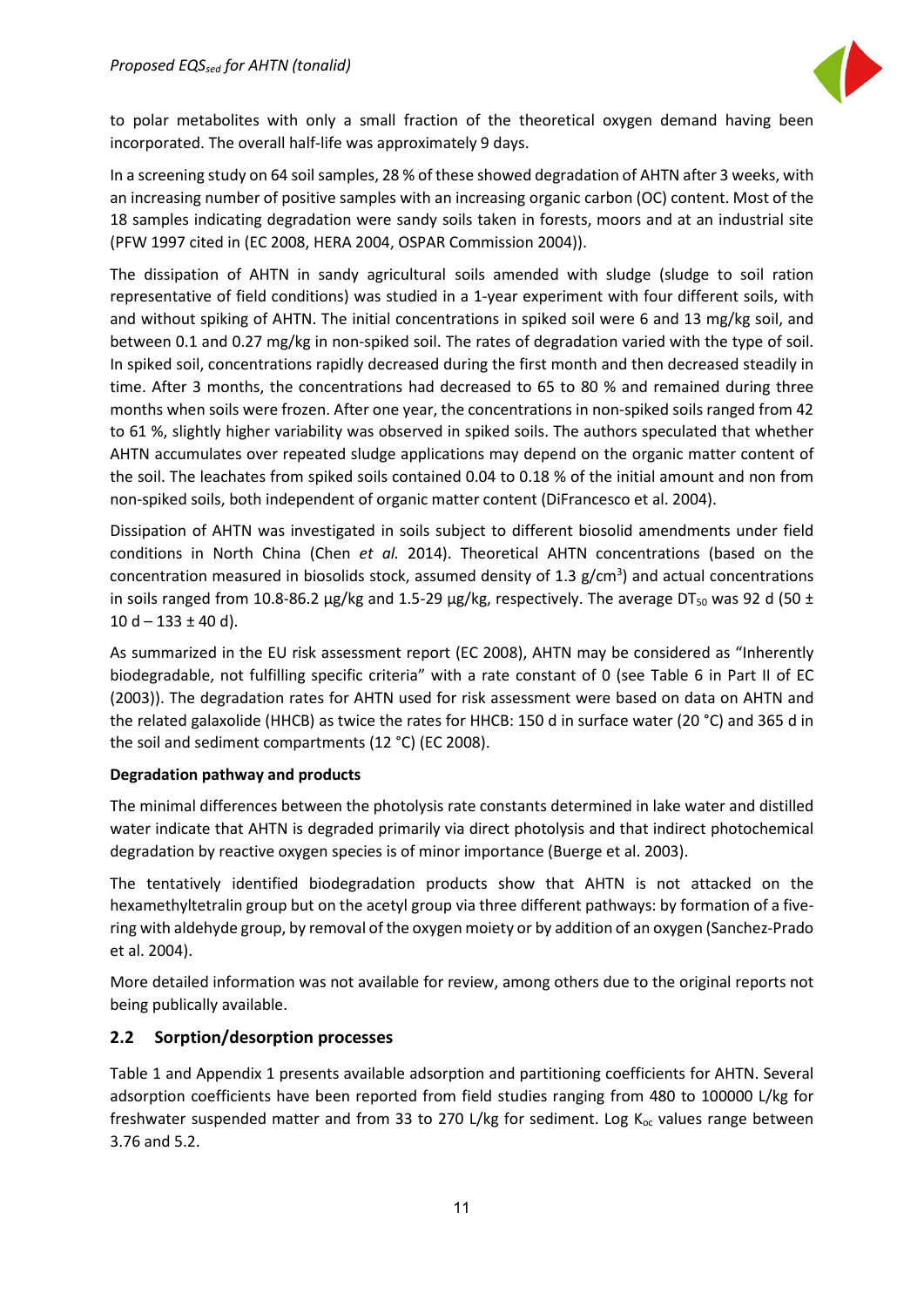

Field derived partition coefficients in stream water samples taken from River Elbe in Germany varied in time from 2533 L/kg to 20773 L/kg, with average 9204 L/kg (Winkler et al. 1998). Normalization by organic carbon reduced the variation to some extent but correlation of  $K_d$  and TOC was also not apparent: the mean field derived log  $K_{oc}$  for the Elbe was 4.9 (range 4.5 – 5.2). It was concluded that sorption varies over time with the composition and the quantity of the suspended materials.

The information available for sewage sludge is more abundant than for suspended matter and sediment.

In a study to determine  $K_d$  as the ratio between the concentration of AHTN in sludge and in effluent, the relation between 60 effluent and sludge concentrations (from waste water treatment plants in Italy, Spain and Greece) was expressed as regression line with a slope of 45° resulting in log  $K_d = 3.95$ (3.47 and 4.36). The deviation of the best fitting line from the 45° line was analysed and found to be significant, indicating that  $K_d$  was not independent of AHTN concentration (Blok 2005 cited in EC (2008)). Although it has not been used here for sediment EQS derivation, it provides useful information on sorption/desorption of AHTN.

Similarly, another study showed the deviation from a constant partition coefficient, implying that at low AHTN concentration the effluent concentration was relatively high (small  $K_d$ ) and at high AHTN concentration the effluent concentration was relatively small (high  $K_d$ ). This indicates, that sludge has a higher adsorptive potential at higher AHTN concentrations (Van der Hoeven (2005) cited in EC (2008)).

Adsorption coefficients for soils varies within the same range as that reported for suspended matter and sediments, with log  $K_{oc}$  from 3.7 to 4.13 (Müller 2002 cited in EC 2008). Given that there are values for sediments and suspended matter, soil values have not been used here for EQS derivation.

#### <span id="page-12-0"></span>**2.3 Bioavailability**

Bioavailability is a complex process which depends on many factors including the sorption capacity of the sediment considered (e.g. OC content), the hydrophobicity of the compound, and the physiology, feeding behaviour and burrowing activity of the benthic organism considered (Warren et al. 2003).

The scientific opinion of the EFSA on the effect assessment for pesticides on sediment organisms recognizes that "*the most appropriate metric for bioavailability in soils and sediments appears to be the 'freely dissolved pore water concentration' rather than the total sediment concentration, particularly for compounds with a log K<sub>ow</sub> < 5" (EFSA 2015).* 

No studies on the bioavailability of AHTN were available based on the literature research performed for this dossier. Studies on  $K_{oc}/K_d$  of AHTN (section 2.2) indicate that sorption to organic carbon and thus bioavailability in different compartments depends on AHTN concentration and the type of organic carbon present, rather than the concentration of organic carbon alone.

#### <span id="page-12-1"></span>**2.4 Bioaccumulation and biomagnification**

Two reliable OECD 305E studies (Bioaccumulation: Flow-through Fish Test) are available for AHTM. From a 28 day exposure to radiolabelled AHTN of *Lepomis macrochirus*, bioconcentration factor (BCF) values based on concentrations of parent compound averaged 258±1, 845±28, and 597±1 for edibles, non-edibles, and whole fish, respectively. In both exposure water and fish and fish parts, analyses of radioactivity detected mostly parent compound plus one other metabolite (Van Dijk 1996 cited in EC 2008). AHTN was rapidly transformed into more polar and water soluble (low log  $k_{ow}$ ) metabolites that were readily excreted (38-50 % per day). A second study available for *Danio rerio* (formerly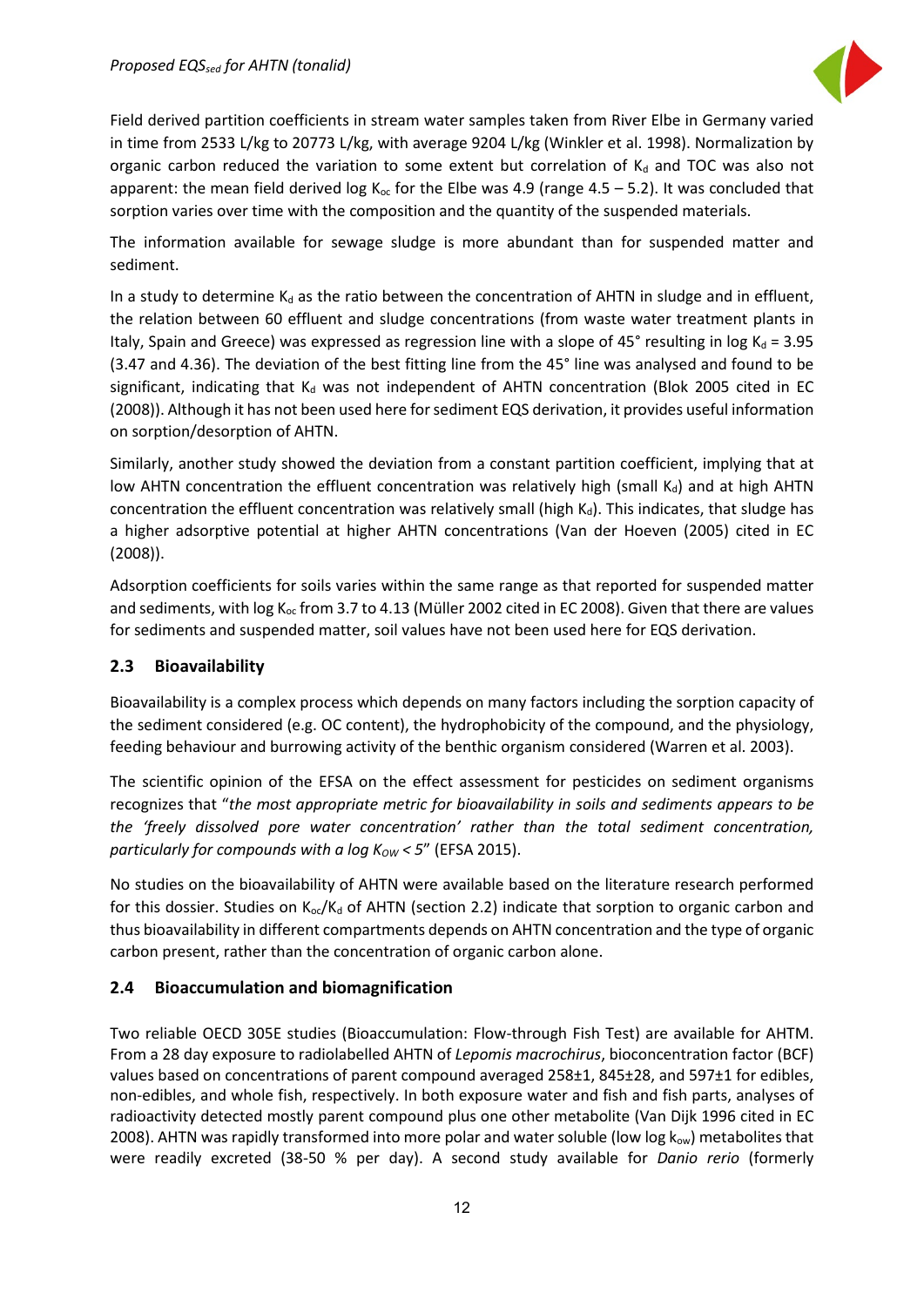

*Brachydanio rerio,* Butte 1999 cited in EC 2008) with a 14 d uptake exposure report a BCF for AHTN of ca. 600 (whole fish) L/kg is based on fresh weight.

A calculated BCF of 697 has been reported (EPISuite 4.0; (INERIS 2010)).

AHTN is regularly detected in fish and mussels/oysters, but is not ubiquitous in tissue samples. Reported tissue concentrations in fish liver (*Cyprinus carpio, Abramis brama, Sander lucioperca*) at the Po River were < 1 µg/kg d.w. (LOD) (Luigi et al. 2015), <1–32.8 µg/kg lipid weight in whole body (n = 30, *Anguilla rostrata, Micropterus dolomieu, Micropterus salmoides, Morone americana, Ameiurus nebulosus*, *Ictalurus punctatus* and *Ameiurus catus)*, in the Hudson River, USA (Reiner & Kannan 2011), and 2.69  $\mu$ g/kg lipid weight average whole body of different species and water ways in Berlin, DE (max. 88.3 µg/kg; n = 324; 97 samples < LOQ) (Heberer et al. 2004). Mussel/oyster tissue have reported concentrations ranging from e.g. 42.2–65.9 µg/kg lipid weight (zebra mussel, n = 4) (Reiner & Kannan 2011) and <LOD–360 µg/kg lipid weight (*Mytilus coruscus, Mytilus edulis, Crassostrea gigas*; Nakdong River) (Lee et al. 2014). Reported field BCF range from 597 in bluegill sunfish (*Lepomis macrochirus*; River Ruhr; reported as BCF but not excluding dietary uptake) (Balk & Ford 1999a) to 1069 in eels (various streams in Berlin; reported as BCF but not excluding dietary uptake) (Fromme et al. 2001).

Thus the BCF of AHTN in standard OECD bioaccumulation studies were below the Bioaccumulation criterion of 2000, and this is confirmed by the results of field studies (EC 2008).

Concerning the risk of benthic invertebrates to transfer toxic and bioaccumulative substances to higher trophic levels, the EFSA scientific opinion for sediment risk assessment proposes to perform spiked sediment bioaccumulation tests with benthic invertebrates for substances that show significant bioaccumulation in fish (BCF  $\geq$  2000) when the substance is (1) persistent in sediment (DT<sub>50</sub> >120 d in water-sediment fate studies) and  $log K_{ow} > 3$ ; or (2) non-persistent in sediment,  $log K_{ow} > 3$  and  $> 10 %$  of the substance found in the sediment in a water-sediment fate study (EFSA 2015). The bioaccumulation criterion (BCF ≥ 2000) is not fulfilled, and studies on the bioaccumulation of AHTN in spiked sediments are not available.

There are, however, bioconcentration studies with midge larvae (*Chironomus riparius*) and the worm *Lumbriculus variegatus* exposed to AHTN in water for 12 days, resulting in a BCF = 50-112 and 6918, respectively at steady-state (Artola-Garicano et al. 2003). Comparison of BCF and the study of the cytochrome P-450 inhibitor piperonyl butoxide indicates that *C. riparius* is able to transform AHTN while *L. variegatus* is not.

In a Mangrove system in China, the average field BSAF (normalized for lipid contents and OC content of the sediments) in caged mussels (*Perna viridis*) was 3.2 (n = 3) and 7.9 in clams (*Polymesoda expansa*) collected on site (n = 6) (Bayen et al. 2019). These results show that AHTN is accumulated in bivalves living in close contact with sediments.

The EU Risk Assessment Report for AHTN (EC 2008) also reviewed field data on biomagnification. In seven field studies on food chain accumulation including aquatic mammals and sharks as well as water birds around the northern hemisphere, AHTN showed low concentrations in fish and mussel tissues (range 0.1 mg/kg lipids) and at or below the detection limits in predators. It was concluded that AHTN did not show increasing concentrations at higher trophic levels so biomagnification along the food chain does not occur.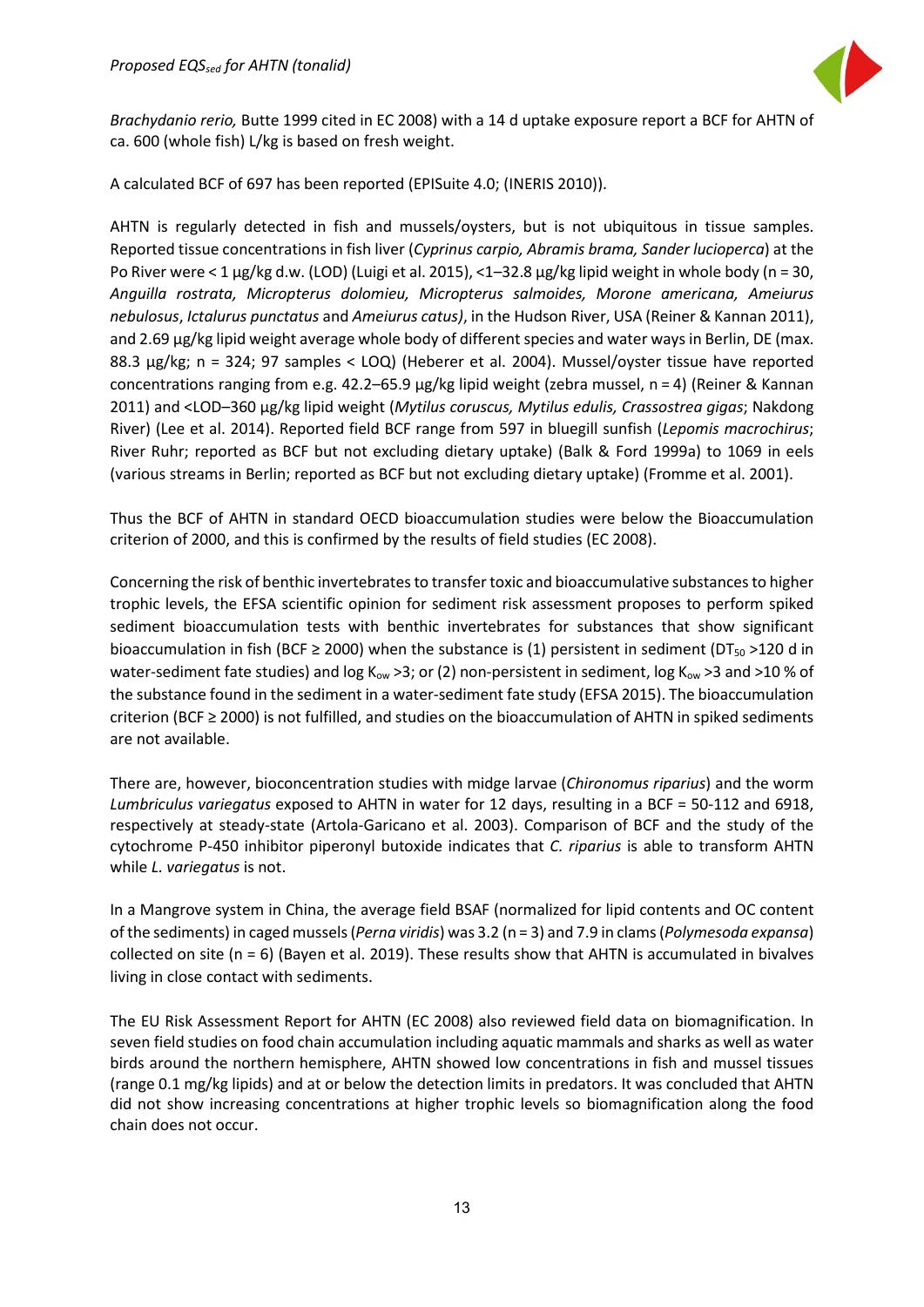

Based on available data, it is concluded that benthic invertebrates probably do not contribute to the risk to higher organisms through trophic transfer. Studies on sediment bioaccumulation in deposit feeders were not available to the best of our knowledge. Bioaccumulation based on this feeding strategy can thus not be assessed.

## <span id="page-14-0"></span>**3 Analysis**

#### <span id="page-14-1"></span>**3.1 Methods for analysis and quantification limit**

An overview of general challenges in quantification of AHTN and reported techniques has been provided by Bester (2009). Detection limits of approx. 0.15 µg/kg d.w. are achieved by Soxhlet extraction followed by clean-up with column chromatography and quantification with gas chromatography-mass spectrometry GC-MS) (Peck et al. 2006). Use of quadrupole MS-MS coupling did not improve sensitivity of the method.

*Table 3 Methods for AHTN analysis in sediments and corresponding limits of detection (LOD) and limits of quantification (LOQ) (µg/kg d.w.). n. a. means not reported.*

| <b>LOD</b> | <b>LOQ</b> | <b>Analytical method</b>                                         | Reference                                        |
|------------|------------|------------------------------------------------------------------|--------------------------------------------------|
| 0.15       | n.a.       | Soxhlet extraction, Column<br>chromatography, GC-MS and GC-MS-MS | Peck et al. (2006)                               |
| 5          | n.a.       | GC-MS-MS                                                         | Oniris, LABERCA<br>(Ecotox Centre, unpubl. data) |
| 0.122      | 0.407      | In-cell clean-up pressurized liquid<br>extraction, GC-MS-MS      | Pintado-Herrera et al.<br>(2016)                 |

#### <span id="page-14-2"></span>**3.2 Environmental concentrations**

Measured environmental concentrations (MEC) of AHTN in sediments are summarized in Table 4. MECs in sediments from Switzerland are available for small streams. Concentrations of AHTN quantified in sediments from 5 streams mainly affected by agricultural practices in 2017 ranged from <0.122 µg/kg d.w. to 2.10 µg/kg d.w. (Table 4). A similar range of concentrations was reported in suspended particulate matter at these same streams. In a monitoring study performed in August 2018 at 18 small streams with different pollution sources concentrations of AHTN ranged from  $\lt$  5 µg/kg d.w. to 7.52 µg/kg d.w. in the <2 mm sediment fraction and from <5 µg/kg d.w. to 20.43 µg/kg d.w. in the <63 µm fraction.

AHTN concentrations are also available for sediments from rivers in European countries. A recent study reported concentrations in surface sediments from the Po River ranging from 16 µg/kg d.w. to 159 µg/kg d.w. (Viganò et al. 2015). Decreasing concentrations of AHTN in surface water bodies were attributed to decreasing use (Viganò et al. 2015). Concentrations in three surface water bodies in Austria receiving waste water treatment plant effluents ranged between < 10  $\mu$ g/kg d.w. to 20  $\mu$ g/kg d.w. (Clara et al. 2011). Concentrations in the same order of magnitude were reported at the River Lippe, Germany in campaigns performed in 2000 and 2001 while AHTN concentrations reached 1399 µg/kg d.w. in 1999 in the area near the river mouth, attributed to the accumulation of highly contaminated particulate matter from upstream areas (Dsikowitzky et al. 2002; Kronimus et al. 2004). AHTN concentrations were also in the range of several hundred  $\mu$ g/kg d.w. in sediments from China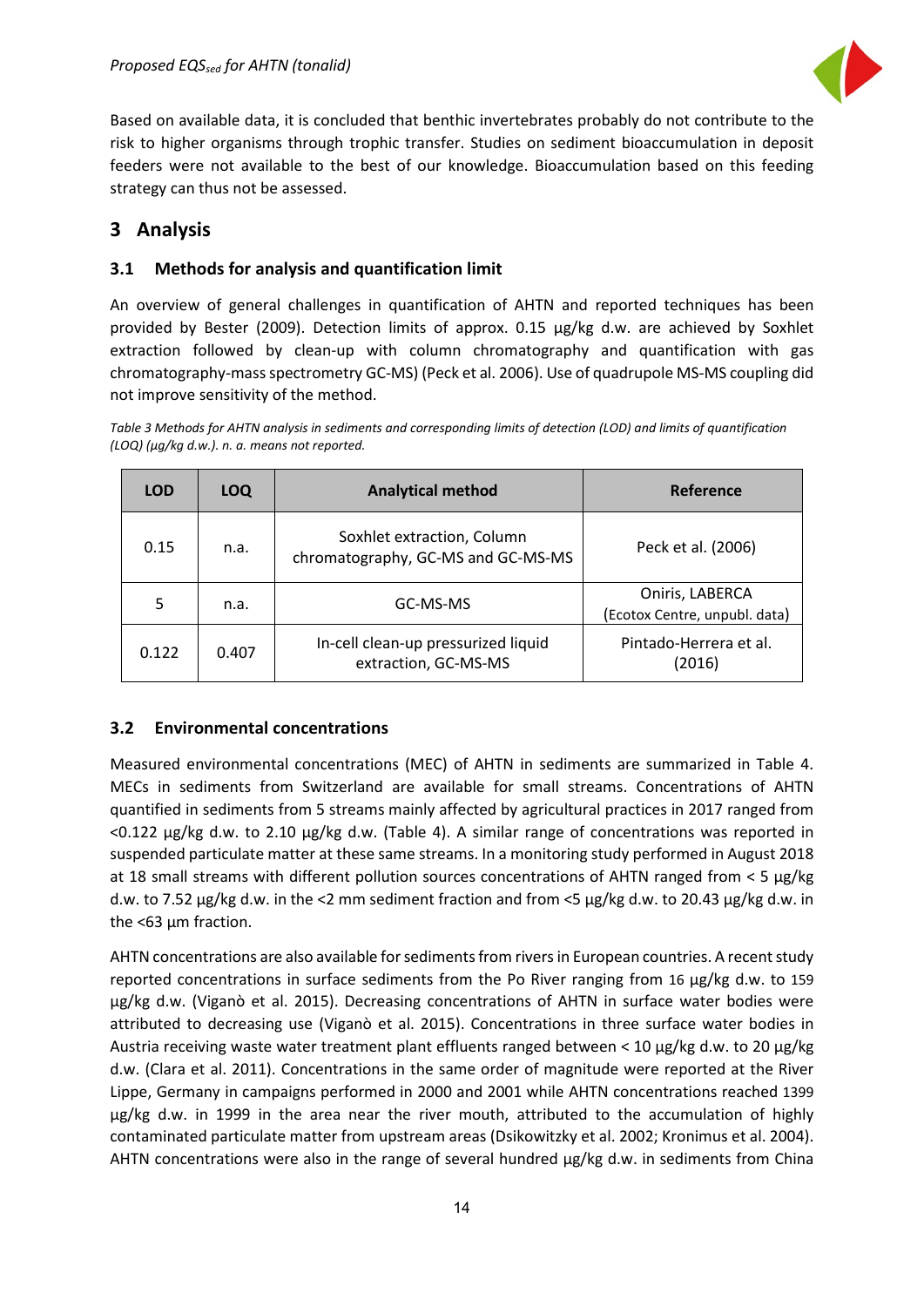

rivers (Hu et al. 2011) and in sediments collected in 2006 in the Hudson River, USA (Reiner & Kannan 2011).

Concentrations of AHTN in sediments from Lake Ontario, Canada were 0.96 µg/kg d.w. in 2003 (Peck et al. 2006) and up to 2.3 µg/kg d.w. in coastal monitoring sites close to the Nakdong River (Lee et al. 2014). In coastal sediments from the Adriatic Sea, Italy concentrations ranged from 0.6 µg/kg d.w. to 24.3 µg/kg d.w. (Combi et al. 2016) while in mangrove sediments from Singapore AHTN ranged from <0.6 µg/kg d.w. to 47 µg/kg d.w. (Bayen et al. 2019).

*Table 4 Measured environmental concentrations (MEC) of AHTN in Switzerland, Europe and elsewhere around the world. All concentrations expressed as µg/kg d.w. for sediment if not indicated. n.d. not detected*

| <b>Country</b>             | MEC (min-max)                                                                                                           | No. of<br>sites                           | <b>Comments</b>                                                                                                                      | <b>Reference</b>               |
|----------------------------|-------------------------------------------------------------------------------------------------------------------------|-------------------------------------------|--------------------------------------------------------------------------------------------------------------------------------------|--------------------------------|
| Switzerland                | <0.122-2.10 (sediment,<br>fraction $<$ 2 mm,<br>detected at all sites)<br><0.122-2.42 (suspended<br>particulate matter) | 5                                         | Top sediment layer, small<br>streams mainly affected by<br>agricultural activities,<br>samples monthly from<br>March to October 2017 | Ecotox Centre,<br>unpubl. data |
| Switzerland                | <5-7.52 (sediment,<br>fraction $< 2$ mm)<br><5-20.43 µg/kg d.w.<br>(sediment, <63 µm<br>fraction)                       | 18                                        | Top sediment layer, small<br>streams, August 2018                                                                                    | Ecotox Centre,<br>unpubl. data |
| Austria                    | $<$ 10 and 20                                                                                                           | 3                                         | Surface waters receiving<br>treated wastewater, grab<br>samples                                                                      | Clara et al.<br>(2011)         |
| Germany                    | $<$ 0.5 – 23 (Feb. 2000)<br>$<$ 0.5 – 29 (Aug. 2000)<br>$n.d. - 90$ (Mar. 2001)                                         | 9                                         | Lippe River, no information<br>on sediment sampling                                                                                  | Kronimus et al.<br>(2004)      |
| Germany                    | $2 - 1399(1999)$                                                                                                        | 19                                        | Lippe River, top 0-5 cm                                                                                                              | Dsikowitzky et<br>al. (2002)   |
| Italy                      | $16 - 159$                                                                                                              | 5                                         | River Po, top 0-10 cm of bed<br>sediment in natural<br>deposition areas (depth ≥1<br>m)                                              | Luigi et al.<br>(2015)         |
| China                      | $< 0.33 - 300.4$                                                                                                        | 13                                        | Haihe River, Dagu Drainage<br>River, and Chentaizi<br>Drainage River, no<br>information on sediment<br>sampling                      | Hu et al. (2011)               |
| <b>USA</b>                 | 113-544 (2006)                                                                                                          | 3                                         | Hudson River (New York<br>State), top 0-5 cm                                                                                         | Reiner &<br>Kannan (2011)      |
| Lake Ontario, Lake<br>Erie | 0.96(2003)                                                                                                              | $\overline{2}$                            | Top 2 cm; concentrations in<br>a similar range since 1940                                                                            | Peck (2006)                    |
| Singapore                  | $< 0.6 - 47 \pm 10$                                                                                                     | 12                                        | Mangrove sediments, 2<br>samples per site                                                                                            | Bayen et al.<br>(2019)         |
| Korea                      | ND-2.3 (2009)<br>ND-1.0 (2010)                                                                                          | 22<br>25                                  | Nakdong River<br>Coastal monitoring sites,<br>top 0-10 cm                                                                            | Lee et al.<br>(2014)           |
| Adriatic Sea               | Northern Adriatic<br>$1.3 - 24.3$<br>Central Adriatic<br>$0.9 - 13.6$<br>Southern Adriatic<br>$0.6 - 13.4$              | 15<br>17<br>15<br>(based<br>on Fig.<br>3) | Top 0.5 cm of undisturbed<br>sediment; mean OC:<br>Northern Adriatic 1%<br>Central Adriatic 0.7%<br>Southern Adriatic 0.7%           | Combi et al.<br>(2016)         |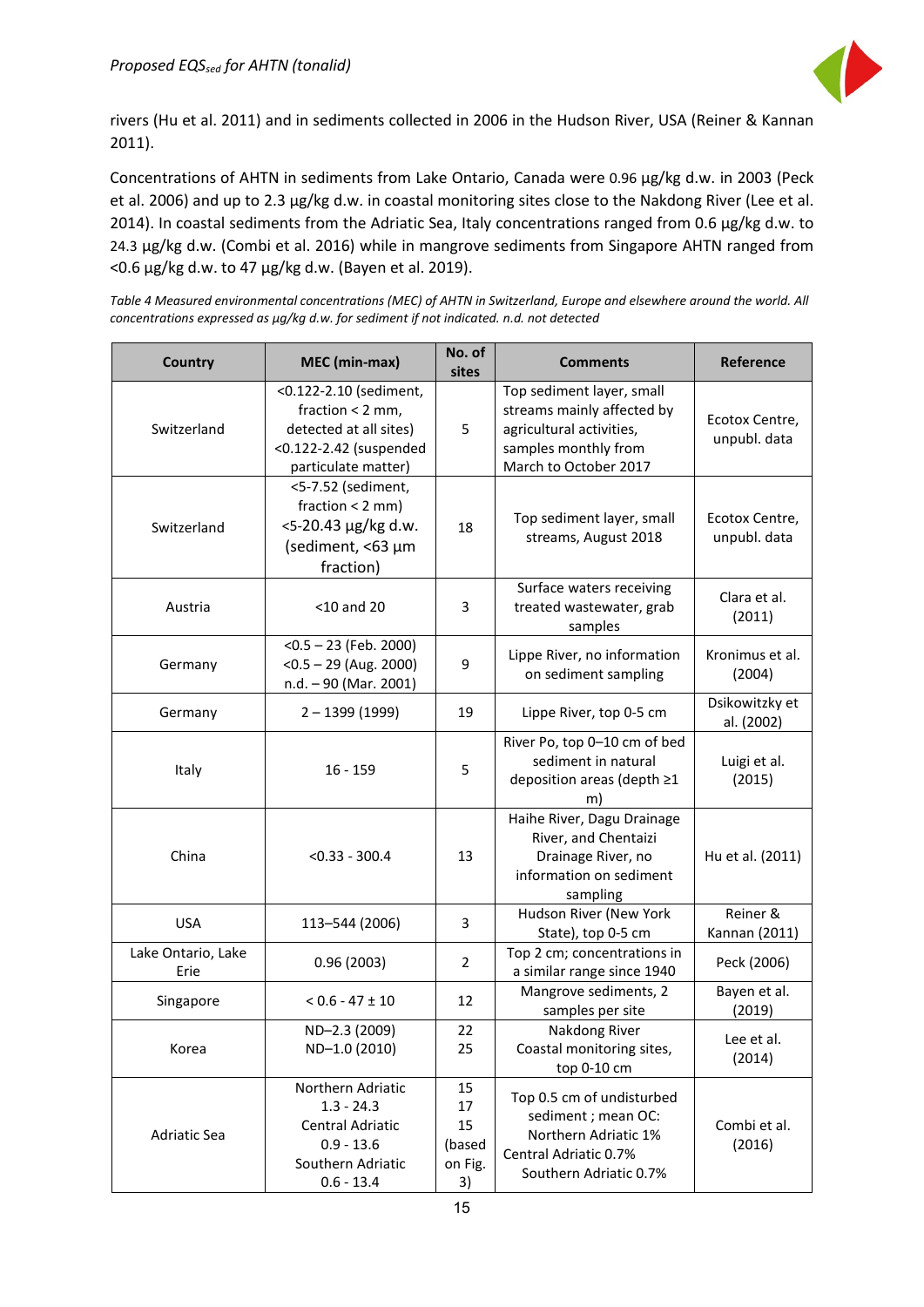

# <span id="page-16-0"></span>**4 Effect data (spiked sediment toxicity tests)**

A non-filtered bibliographic search was performed for AHTN (by CAS numbers) in the US Ecotox Data Base (U.S. EPA 2016) which did not yield data on sediment organisms. Likewise, a search in the German Environmental Office database ETOX did not yield any relevant results. A key word search performed on Scopus (AHTN OR tonalid OR tonalide OR 6-acetyl-1,1,2,4,4,7-hexamethyltetraline OR musk + sediment + toxicity, no restriction regarding publication date) resulted in 216 publications, none of which were based on spiked sediment tests. Potentially unpublished data was searched for in registration information, risk assessment dossiers and EQS dossiers(Balk & Ford 1999b, EC 2008, ECHA 2012a, HERA 2004, OSPAR Commission 2004). The EU risk assessment report on AHTN lists three toxicity tests performed with benthic organisms exposed via spiked sediment (EC 2008). The original reports are not available but were performed under GLP and are completely documented as indicated in EC (2008; p. 106). Thus assessment of relevance and reliability of the studies was performed based on available information.

Relevance ("C" score in the table below) and reliability ("R" score in the table below) of studies are evaluated according to the CRED-criteria (Moermond et al. 2016) adapted for sediments (Casado-Martinez et al. 2017).

According to the EU TGD (EC 2018) "*What is considered chronic or acute is very much dependent on 1) the species considered and 2) the studied endpoint and reported criterion*". According to EFSA, true chronic tests should cover a range of 28-65 d when half-life of a pesticide in sediment is >10 d (EFSA, 2015). All available data originate from 28 d tests and are thus considered as "chronic" endpoints.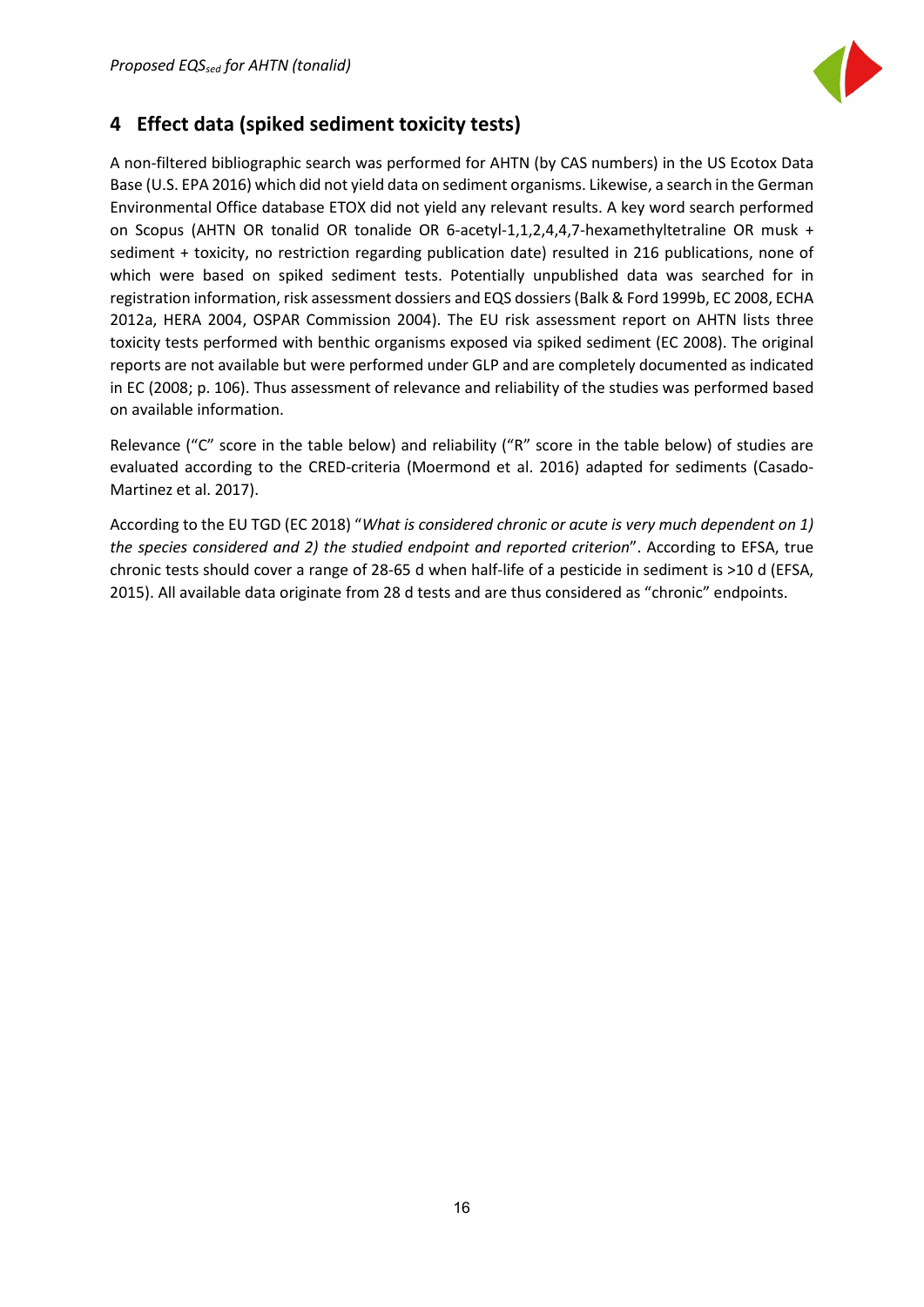

Table 5 Sediment effect data collection for AHTN in mg/kg d.w. Data were evaluated for relevance and reliability according to the CRED criteria for sediments (Casado-Martinez et al. 2017). *Data assessed as not relevant and not reliable is in grey font. Data used for QS development is underlined. Abbreviations: n. a. = not available.* 

| Group      | <b>Species<sup>a</sup></b> | Test<br>compound | <b>Exposure</b> | Equilibratio<br>n time | Endpoint            | <b>Test</b><br>duration | Effect<br>concentra<br>tion         | Value<br>[mg/kg]<br>d.w. | Sediment type                                                                                                                                                          | <b>Normal</b><br>ized<br>value<br>[mg/kg]<br>d.w.,<br>1 % OC] | Normali<br>zed<br>value<br>[mg/kg]<br>d.w.,<br>5 % OC] | Chem.<br>analysis | <b>Note</b>                                                                                             | Validity | <b>References</b>                                       |
|------------|----------------------------|------------------|-----------------|------------------------|---------------------|-------------------------|-------------------------------------|--------------------------|------------------------------------------------------------------------------------------------------------------------------------------------------------------------|---------------------------------------------------------------|--------------------------------------------------------|-------------------|---------------------------------------------------------------------------------------------------------|----------|---------------------------------------------------------|
|            |                            |                  |                 |                        |                     |                         | Acute toxicity data in freshwater   |                          |                                                                                                                                                                        |                                                               |                                                        |                   |                                                                                                         |          |                                                         |
|            |                            |                  |                 |                        |                     |                         | No data available                   |                          |                                                                                                                                                                        |                                                               |                                                        |                   |                                                                                                         |          |                                                         |
|            |                            |                  |                 |                        |                     |                         | Acute toxicity data in marine water |                          |                                                                                                                                                                        |                                                               |                                                        |                   |                                                                                                         |          |                                                         |
|            |                            |                  |                 |                        |                     |                         | No data available                   |                          |                                                                                                                                                                        |                                                               |                                                        |                   |                                                                                                         |          |                                                         |
|            |                            |                  |                 |                        |                     |                         | Chronic toxicity data in freshwater |                          |                                                                                                                                                                        |                                                               |                                                        |                   |                                                                                                         |          |                                                         |
| Insecta    | Chironomus<br>riparius     | <b>AHTN</b>      | static          | 7 d                    | Development<br>rate | 28 d                    | <b>NOEC</b>                         | 101                      | OECD 218 artificial<br>sediment (5% peat, 75%<br>quartz sand, 20% kaolinite<br>clay, 0.05% CaCO <sub>3</sub> ,<br>0.2-0.25% Urtica powder<br>pH 6.5 - 7.0, TOC 2.4%    | 42.1                                                          | 210.4                                                  | Measur<br>ed      |                                                                                                         | R1/C1    | Egeler & Gilberg<br>(2004a) cited in<br>(EC 2008, 2020) |
| Insecta    | Chironomus<br>riparius     | AHTN             | static          | 7 d                    | Emergence<br>ratio  | 28 d                    | <b>NOEC</b>                         | 100                      | $\overline{v}$                                                                                                                                                         | 41.7                                                          | 208.3                                                  | Measur<br>ed      | NOEC for males<br>and females<br>taking recovery<br>into account <sup>a</sup>                           | R1/C1    | Egeler & Gilberg<br>(2004a) cited in<br>(2020)          |
| Crustacrea | Hyalella azteca            | <b>AHTN</b>      | static          | 7 d                    | Survival            | 28 d                    | <b>NOEC</b>                         | 18.2                     | OECD 218 artificial<br>sediment (5% peat, 75%<br>quartz sand, 20% kaolinite<br>clay, 0.05% CaCO <sub>3</sub> ,<br>0.2-0.25 % Urtica powder<br>pH 6.5 - 7.1, TOC 2.15%) | 13.5                                                          | 67.4                                                   | Measur<br>ed      | NOEC from<br>measured<br>concentration<br>on day 0;<br>concentration<br>stable during<br>the experiment | R1/C1    | Egeler (2004)<br>cited in (EC 2008,<br>2020)            |
| Crustacrea | Hyalella azteca            | <b>AHTN</b>      | static          | 7 d                    | Growth rate         | 28 d                    | <b>NOEC</b>                         | 18.2                     | $\mathbf{u}$                                                                                                                                                           | 8.47                                                          | 42.3                                                   | Measur<br>ed      | $\mathbf{u}$                                                                                            | R1/C1    | Egeler (2004)<br>cited in (EC 2008,<br>2020)            |
| Oligocheta | Lumbriculus<br>variegatus  | <b>AHTN</b>      | static          | 7 d                    | Survival            | 28 d                    | <b>NOEC</b>                         | >79                      | OECD 218 artificial<br>sediment (5% peat, 75%<br>quartz sand, 20% kaolinite<br>clay, 0.05% CaCO <sub>3</sub> ,<br>0.2-0.25 % Urtica powder<br>pH 6.5 - 7.1, TOC 2.06%) | >38.3                                                         | >191.7                                                 | Measur<br>ed      | NOEC from<br>measured<br>concentration<br>on day 0                                                      | R1/C1    | Egeler & Gilberg<br>(2004b) cited in<br>(EC 2008, 2020) |
| Oligocheta | Lumbriculus<br>variegatus  | AHTN             | static          | 7 d                    | Reproduction        | 28 d                    | <b>NOEC</b>                         | 16.43                    | $\mathbf{u}$                                                                                                                                                           | 7.98                                                          | 39.9                                                   | Measur<br>ed      | NOEC from<br>measured<br>concentration<br>on day 0 (62%<br>of 26.5 mg/kg<br>d.w. nominal)               | R1/C1    | Egeler & Gilberg<br>(2004b) cited in<br>(EC 2008, 2020) |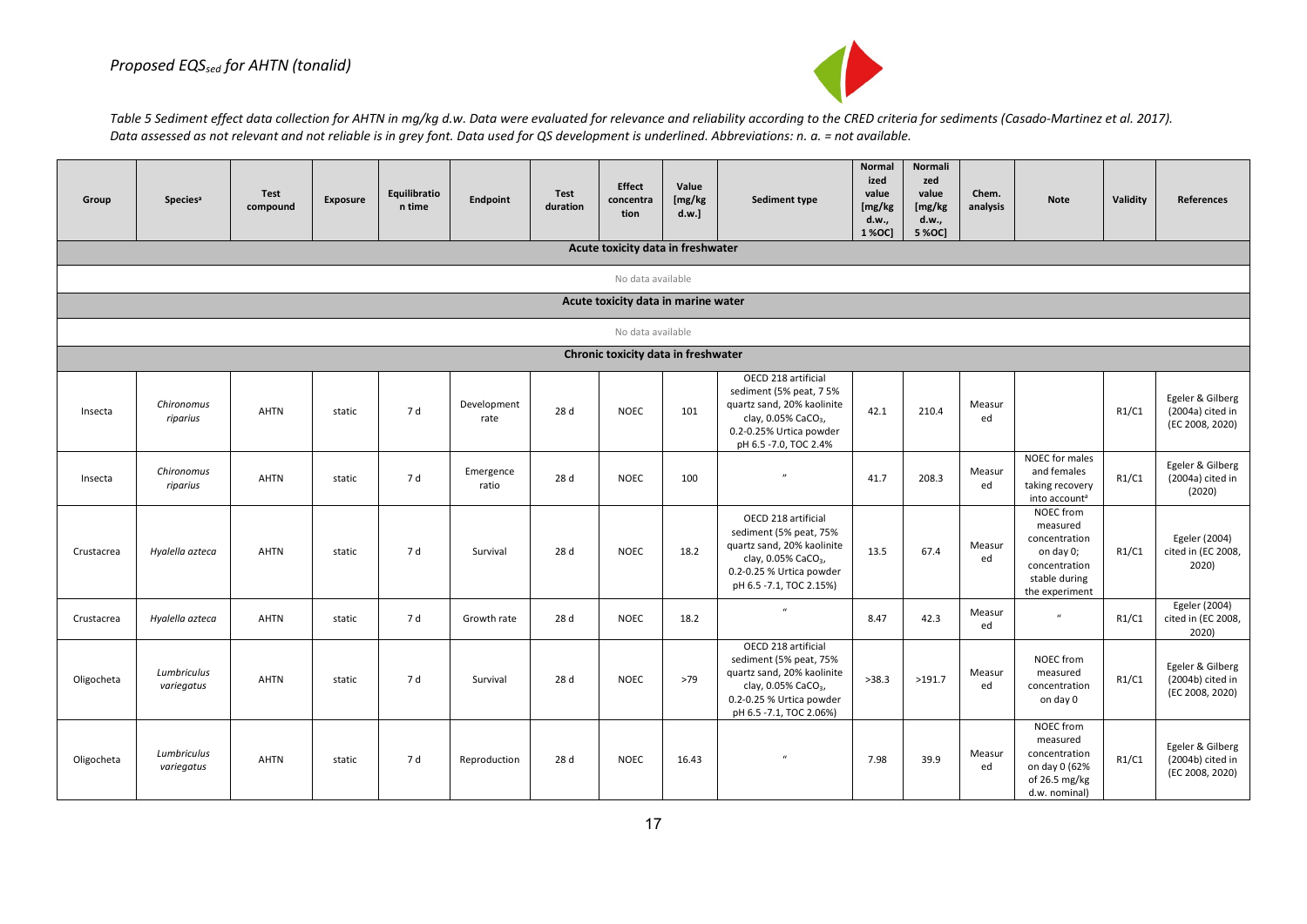#### *Proposed EQSsed for AHTN (tonalid)*



| Group      | <b>Species<sup>a</sup></b>            | <b>Test</b><br>compound | Exposure | Equilibratio<br>n time | Endpoint       | <b>Test</b><br>duration | <b>Effect</b><br>concentra<br>tion | Value<br>[mg/kg]<br>d.w.] | Sediment type                                                                                                                                | Normal<br>ized<br>value<br>[mg/kg<br>d.w.,<br>1 % OC | Normali<br>zed<br>value<br>[mg/kg<br>d.w.,<br>5 % OC] | Chem.<br>analysis | <b>Note</b>                                                                                                                    | Validity | References                                              |
|------------|---------------------------------------|-------------------------|----------|------------------------|----------------|-------------------------|------------------------------------|---------------------------|----------------------------------------------------------------------------------------------------------------------------------------------|------------------------------------------------------|-------------------------------------------------------|-------------------|--------------------------------------------------------------------------------------------------------------------------------|----------|---------------------------------------------------------|
| Oligocheta | Lumbriculus<br>variegatus             | AHTN                    | static   | 7 d                    | <b>Biomass</b> | 28 d                    | <b>NOEC</b>                        | 7.1                       | $\boldsymbol{u}$                                                                                                                             | 3.45                                                 | 17.2                                                  | Measur<br>ed      | NOEC derived<br>from measured<br>concentration<br>on day 0 (62%<br>of 11.5 mg/kg<br>d.w. nominal)                              | R1/C1    | Egeler & Gilberg<br>(2004b) cited in<br>(EC 2008, 2020) |
| Oligocheta | Lumbriculus<br>variegatus             | <b>AHTN</b>             | static   | 7 d                    | Reproduction   | 28 d                    | <b>NOEC</b>                        | 50                        | 5% peat, 75% quartz sand,<br>20% kaolinite clay,<br>$0.05\%$ CaCO <sub>3</sub> ,<br>$0.2 -$<br>0.25 % Urtica powder<br>pH 6.5 -7.1, TOC 3.2% | 15.6                                                 | 78.1                                                  | Nominal           | Number of non-<br>divided adults,<br>worms with no<br>new end;<br>effects related<br>to lack of<br>burrowing and<br>starvation | R3/C1    | Liebig (2005)                                           |
|            | Chronic toxicity data in marine water |                         |          |                        |                |                         |                                    |                           |                                                                                                                                              |                                                      |                                                       |                   |                                                                                                                                |          |                                                         |
|            |                                       |                         |          |                        |                |                         | No data available                  |                           |                                                                                                                                              |                                                      |                                                       |                   |                                                                                                                                |          |                                                         |

<sup>a</sup> EC (2008) reports NOEC emergence of 500 mg/kg d.w. (nominal).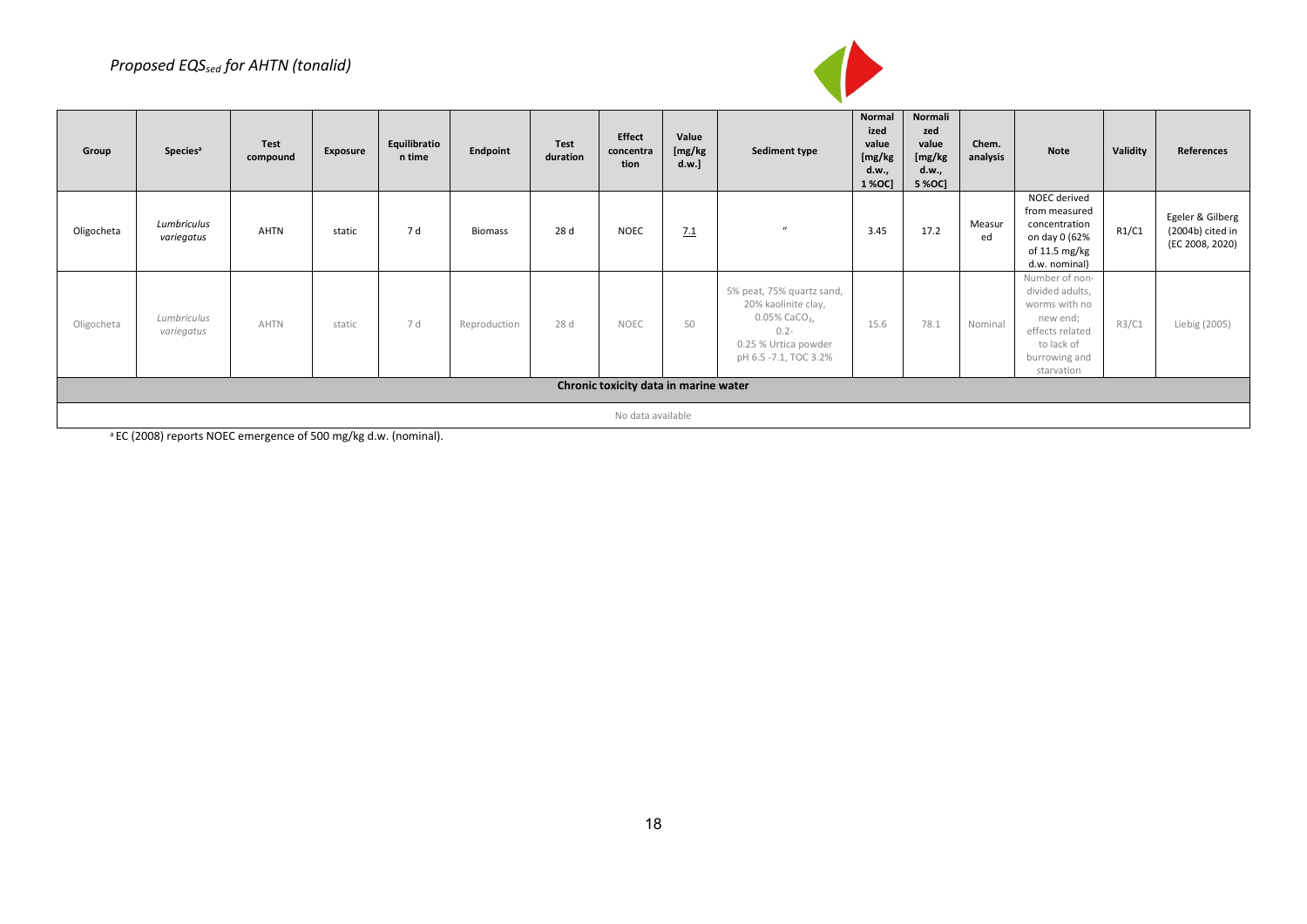

#### <span id="page-19-0"></span>**4.1 Graphic representation of effect data**

All relevant and reliable data have been plotted without further normalization due to the little difference among tests and data (Figures 2).

The NOEC of biomass of oligochaetes (*L. variegatus*, 7.1 mg/kg d.w.) is the lowest NOEC followed by biomass of crustaceans (*H. azteca*, 18.2 mg/kg d.w.) and emergence ratio of insect larvae (*C. riparius*, 100 mg/kg d.w.).

In the absence of acute effect data, no ratio of relevant acute to chronic data can be derived*.*



*Figure 1 Graphical representation of chronic effect data from spiked sediment toxicity tests with AHTN. Data are not normalized for OC.*

#### <span id="page-19-1"></span>**4.2 Comparison between marine and freshwater species**

No marine effect data were available for AHTN.

#### <span id="page-19-2"></span>**4.3 Overview of the most sensitive relevant and reliable long-term study**

According to the EC EQS TGD (EC (2018) p. 25): "*All available data for any taxonomic group or species should be considered, provided the data meet quality requirements for relevance and reliability*".

The chronic effect data for *Lumbriculus variegatus* (survival, reproduction, biomass), *Chironomus riparius* (emergence ratio, development rate), and *Hyalella azteca* (survival, biomass) have been evaluated as R1/C1 based on available information in EC (2008) and EC (2020). The original reports were not available for evaluation but the information reported is detailed and the data were considered reliable without restrictions according to the data quality assurance control (EC 2008, 2020). In the following, information on the critical study on *Lumbriculus variegatus* (survival, reproduction, biomass) is summarized.

Egeler & Gilberg (2004b) "AHTN/Tonalide: A study on the toxicity to the Aquatic Oligochaete *Lumbriculus variegatus*. ECT Study Number: AE1LA. ECT Oekotoxikologie GmbH, Germany. Report to PFW Aroma Chemicals." as cited in (EC 2008 and EC 2020).

• Species: *Lumbriculus variegatus*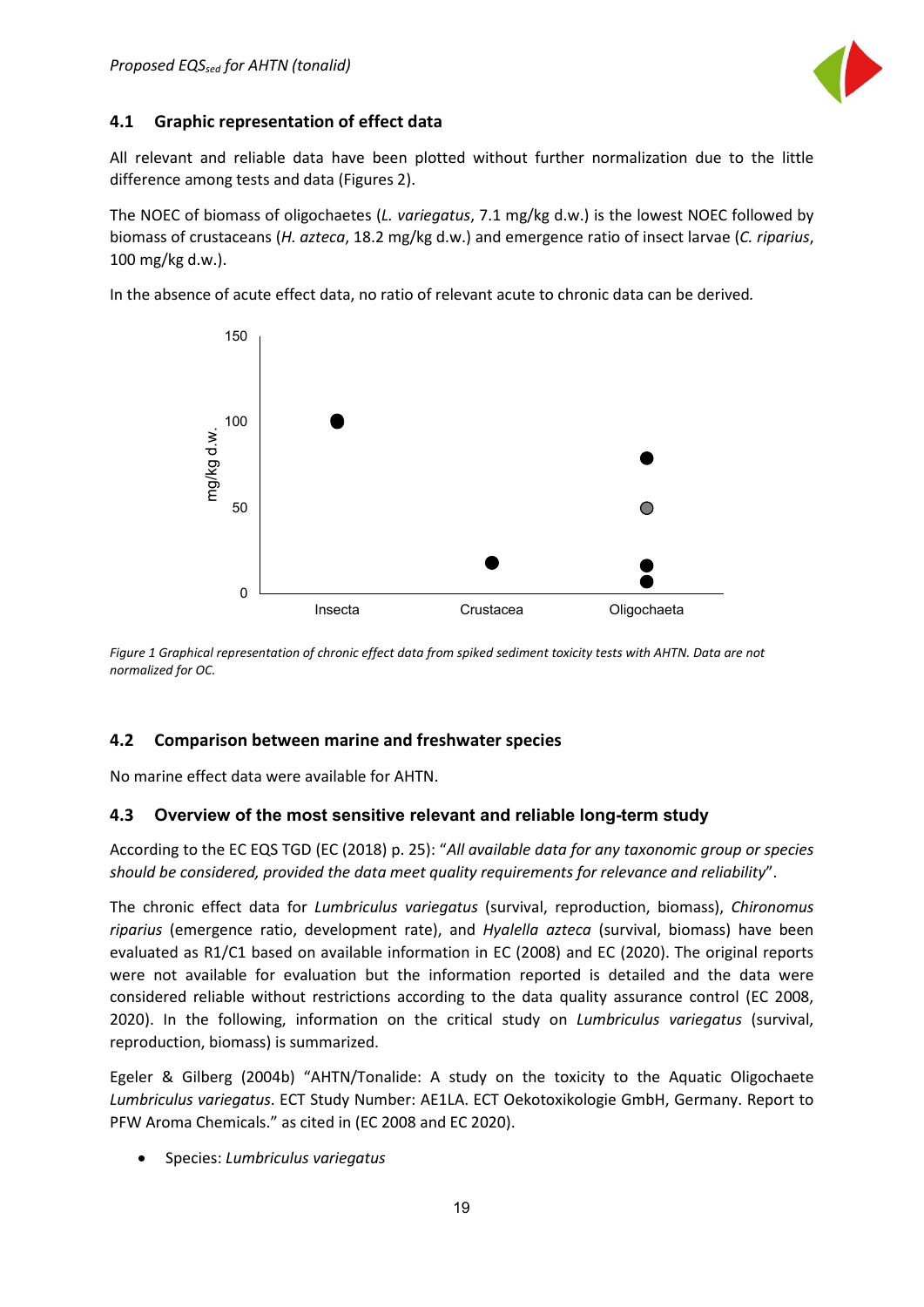

- Guideline: OECD TG 218 (Draft December 2002), tests were carried out under GLP and were reported to having been completely documented.
- Origin: test organisms obtained from cultures at ECT Oekotoxikologie GmbH since Jan. 1998. The animals were originally obtained from Fischfutter Etzbach (D-53894 Mechernich-Bergheim, Germany). The species identity of the cultured organisms was confirmed according to Brinkhurst (1971). The test animals were 'synchronised' before the start of the test to avoid high variation in the test results according to OECD 223.
- Experimental sediment: the sediment contained 5 % Sphagnum moss peat, 75 % quartz sand (>50 % in range 50-200 μm), 20 % kaolinite clay and 0.05 % calcium carbonate to adjust the pH between 6.5 and 7.1. The organic carbon content was 2.06 %. 0.2- 0.25 % Urtica powder was added as food. The formulated sediment was conditioned for 7 days prior to application of the test material.
- Spiking and equilibration time: AHTN was solved in acetone to prepare the stock solutions for each concentration. The proper volumes were mixed first with dry quartz sand allowing the solvent to evaporate. The sand was then mixed with the conditioned sediment to achieve the intended nominal concentration levels. Each glass vessel contained a layer of 1.5 to 3 cm of sediment and the overlying water volume was 3.5 to 4.5 times the sediment volume. Both a control and a solvent control were included. The test animals were introduced after an equilibration period of 1 week.
- Overlying water: Elendt medium M4 was used as overlying water and was slightly aerated during the test. Results of water quality measurements (water hardness, temperature, pH, dissolved oxygen and ammonia) reported and within acceptable values.
- Bioassays: the tests were carried out at 20 °C; light/dark cycle was 16 h light, 8 h dark; light intensity was 400 to 600 lux. No additional food was given during the test. *Lumbriculus variegatus* was tested in concentrations ranging from 5 to 140 mg/kg d.w. with step size 2.3. Four replicates with 10 regenerated animals were used per test concentration and in the solvent control, whereas six replicates were used in the control.
- Test endpoints: survival, reproduction, biomass measured after 28 d.
- Measured AHTN concentrations: samples of porewater and overlying water were extracted by SPE using Speedisks. Sediment samples were freeze-dried and analysed by GC/MS after solvent extraction. The results are reported by Belfroid and Balk (2005; as cited in EC (2008) and EC (2020)).The test concentrations were measured on day 0, 9, 20 and 28 in the control, 26.5 and 140 mg/kg d.w. At the start of the test, sediment concentration was on average 62% of the intended nominal test concentration. At termination of the test, the average concentration in sediment was 91% of the concentration at the start. Concentrations are reported on measured concentrations at start of the test.
- Statistics: normal distribution of data was tested with the Kolmogorov-Smirnov goodness-offit test (two sided,  $p \le 0.05$ ). Cochran's test (two-sided,  $p \le 0.05$ ) was used to test variance homogeneity. One-way Analysis of Variance (ANOVA) and subsequent multi-comparison tests (Dunnett's Test; one-sided, smaller) were used to calculate whether there were significant differences ( $p \le 0.05$ ) between the controls and the various test item concentrations. To determine significant differences between the controls (control and solvent control) the replicates of each control were tested for normal distribution homogeneity (Kolmogorov-Smirnov-test) and for homogeneity of variances (Cochran´s test); thereafter a pair wise comparison test (Student-t Test or Welch T-test) were used. If these tests detected no significant differences, all control and solvent control replicates were pooled.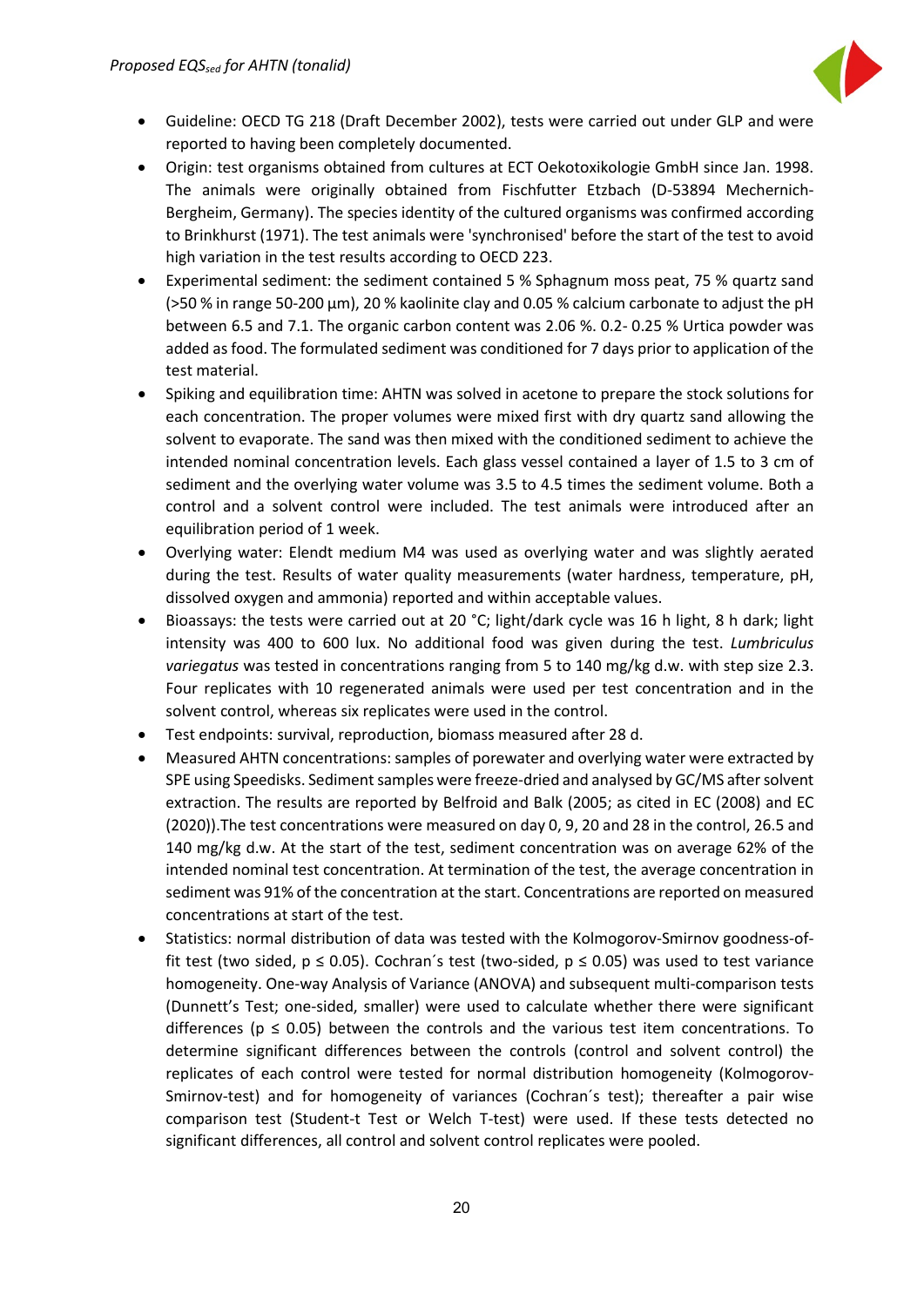

• Results: survival was not affected up to the highest test concentration. Based on nominal concentrations, reproduction (total number of worms, including adult and regenerated worms) was significantly inhibited (43 %) at 61 mg/kg d.w., whereas the inhibition was 13 % at 26.5 mg/kg (= NOEC<sub>repr.</sub>). The EC<sub>50repr</sub>. was 87.2 (65.1 – 128.9) mg/kg d.w., the EC<sub>15repr</sub>. was 26.4 (11 – 39.1) mg/kg d.w. Growth as measured by biomass was significantly inhibited (20 %) at 26.5 mg/kg d.w., whereas at 11.5 mg/kg d.w. the inhibition was 13% (= NOECbiomass). The EC<sub>50biomass</sub> was 120.6 (81.1 – 254.2) mg/kg d.w., the EC<sub>15biomass</sub> was 19.4 (6.5 – 31.6) mg/kg d.w. The lowest NOEC was 11.5 mg/kg d.w. As the actual concentration on day 0 was not measured at the level of the NOEC, the actual concentration was determined based on the mean measured concentration: 62% of 11.5 mg/kg d.w. equalling 7.13 mg/kg d.w. The overall NOEC was thus reported as 7.1 mg/kg d.w. (measured concentration).

## <span id="page-21-0"></span>**5 Derivation of OSsed**

According to the EC TGD for EQS, sediment toxicity tests, aquatic toxicity tests in conjunction with equilibrium partitioning (EqP) and field/mesocosm studies are used as several lines of evidence to derive QS<sub>sed</sub> (EC 2018). Thus, in the following, the appropriateness of the deterministic approach (AF-Method), the probabilistic approach (SSD method) and the EqP approach were examined.

#### <span id="page-21-1"></span>**5.1 Derivation of QSsed, AF using the Assessment Factor (AF) method**

The derivation of  $QS_{sed, AF}$  is determined using assessment factors (AFs) applied to the lowest credible datum from long-term toxicity tests.

The lowest long-term effect datum available for AHTN is the NOEC of 7.1 mg/kg d.w. or 344.66 mg/kg-OC (2.06 % OC, Table 6) for the biomass of *Lumbriculus variegatus*.

| <b>Species</b>         | <b>Exposure</b><br><b>Endpoint</b><br>duration [d] |                      | NOEC/EC <sub>10</sub><br>[mg/kg d.w.] | <b>OC</b><br>[%] |
|------------------------|----------------------------------------------------|----------------------|---------------------------------------|------------------|
| Chironomus riparius    | 28d                                                | Emergence ratio      | 100                                   | 2.4              |
| Hyalella azteca        | 28d                                                | <b>Total biomass</b> | 18.2                                  | 2.15             |
| Lumbriculus variegatus | 28 d                                               | <b>Biomass</b>       | 7.1                                   | 2.06             |

*Table 6 Most sensitive relevant and reliable chronic data summarized from Table 5.*

In case of long term tests (NOEC or  $EC_{10}$ ) being available for three species representing different living and feeding conditions, the TGD recommends the application of an assessment factor of 10 on the lowest credible datum (Table 11 in EC (2018)).

The most sensitive datum (NOEC) considers the biomass of individuals *L. variegatus* and was lower than the NOEC for reproduction (number of individuals) (Table 5).

Although AHTN is scheduled for re-evaluation in the Rolling Action Plan by the EU member state Germany for being a potential endocrine disruptor and due to high (aggregated) tonnage (EC 2020), according to available data there is no evidence of ED potential and AHTN is not listed in the Community Strategy for Endocrine Disrupters (EC 2007) as a substance with suspected or proven ED potential (EC 2008). There is currently no evidence that fragrances exert relevant effects not covered by the endpoints listed here. The suggested assessment factor is 10 in accordance with TGD 27: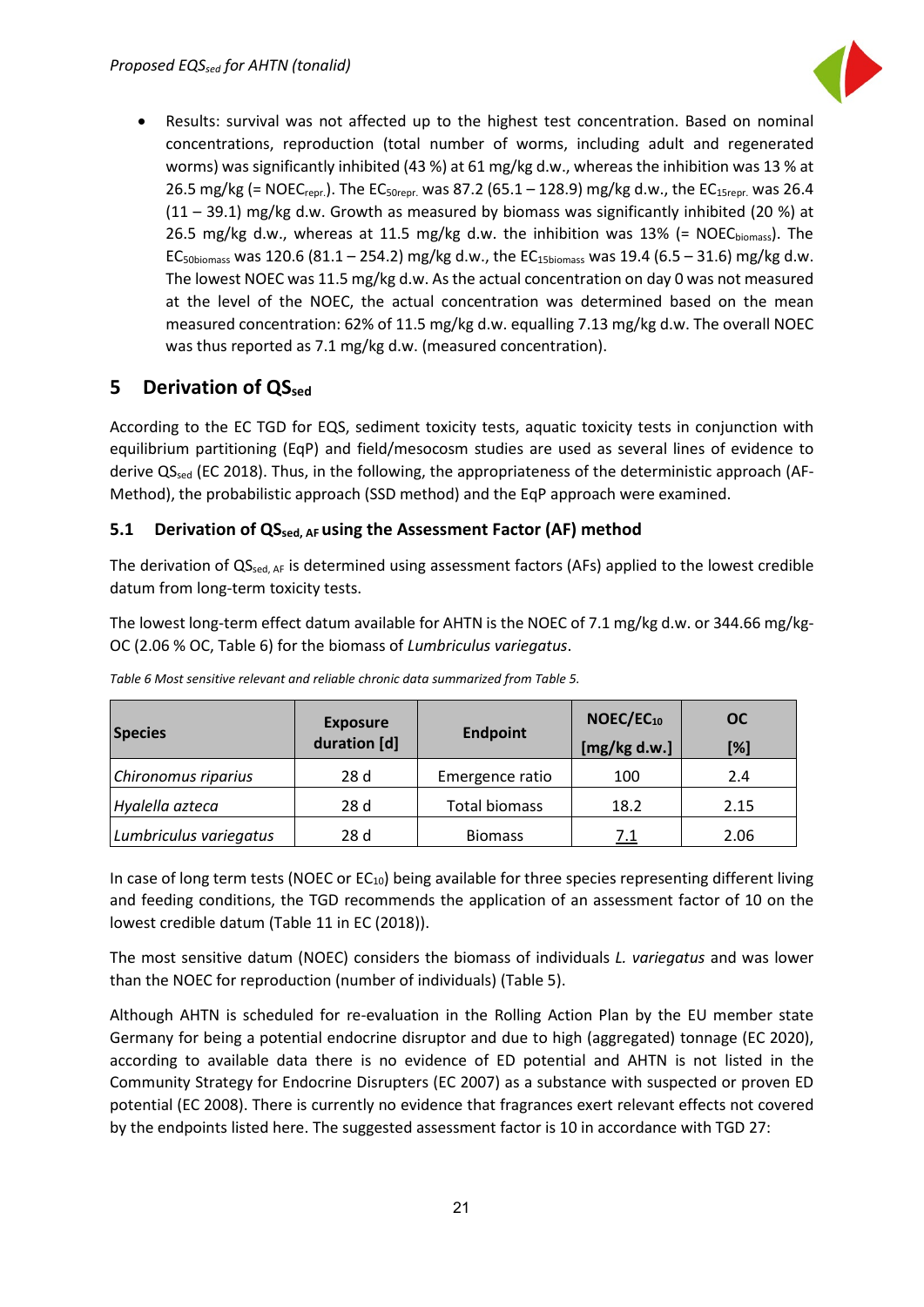

$$
QS_{sed,AF} = \frac{lowest \ EC10 \ or \ NOEC}{AF}
$$

$$
QS_{sed,AF} = \frac{344.66 \left(\frac{mg}{kg - OC}\right)}{10} = 34.466 \left(\frac{mg}{kg - OC}\right)
$$

The application of an AF of 10 to the lowest credible chronic datum results in a  $QS_{\text{sedAF}} = 34.47 \text{ mg/kg}$ -OC, which corresponds to 1.72 mg/kg d.w. for a sediment with 5 % OC or 0.344 mg/kg d.w. for a sediment with 1 % OC representing a worst case scenario in Switzerland.

#### <span id="page-22-0"></span>**5.2 Derivation of QSsed,SSD using the species sensitivity distribution (SSD) method**

The minimum data requirements recommended for the application of the SSD approach for EQS water derivation is preferably more than 15, but at least 10 NOECs/ $EC_{10}$ s, from different species covering at least eight taxonomic groups (EC (2018), p. 43). In this case, not enough data from spiked sediment toxicity tests are available for applying the SSD approach.

## <span id="page-22-1"></span>**6 Derivation of QSsed,EqP using the Equilibrium Partitioning approach**

If no reliable sediment toxicity data are available, the Equilibrium Partitioning (EqP) can be used to estimate the EQS<sub>sed,Eq</sub>p. This approach, developed for non-ionic substances, is used here for comparison purposes given the small data base of sediment toxicity studies.

#### <span id="page-22-2"></span>**6.1 Selection of QS for water**

For the derivation of the  $EQS_{\text{sed,EqP}}$ , a PNEC for the aquatic freshwater environment derived with a methodology similar to the procedure described in the TGD for deriving the AA-EQS for freshwater (e.g. with regard to the AF) should be used.

A water quality standard for AHTN was not found, whereas a PNEC for freshwaters was derived by Balk & Ford (1999b), the European Union Risk Assessment Report (EC 2008), and in the Australian "Tonalide and related polycyclic musks: Environment tier II assessment" (Australian Government 2016). Additionally, a PNEC for marine waters was derived in the "OSPAR Background Document on Musk Xylene and Other Musks" (OSPAR Commission 2004).

The most recent PNEC value used for the EU risk assessment (EC 2008) was set at 2.8 µg/L, derived from the EC10 for the marine copepod *Acartia tonsa* and an assessment factor of 10. Balk & Ford (1999b) derived a PNEC of 3.5 µg/L from a NOEC of 0.035 mg/L from a 35-day early life stage tests with fathead minnows (*Pimephales promelas*) combined with an assessment factor of 10. The lowest PNEC for freshwater of 0.35 µg/L was derived for Australia and is based on the lowest available chronic endpoint (34-d fish toxicity test with zebrafish) and an assessment factor of 100. According to the assessment by the Australian Government, a conservative assessment factor of 100 was selected as although chronic ecotoxicity data were available across three aquatic trophic levels - AHTN was considered to have moderate bioaccumulation potential in fish. The same PNEC was derived by Haskoning 2003 (cited in OSPAR Commission (2004)) and was used for risk assessment for marine aquatic organisms (OSPAR Commission 2004).

The most relevant PNEC for the derivation of a  $EQS_{\text{sed,EqP}}$  is the PNEC of 2.8  $\mu$ g/L (EC 2008).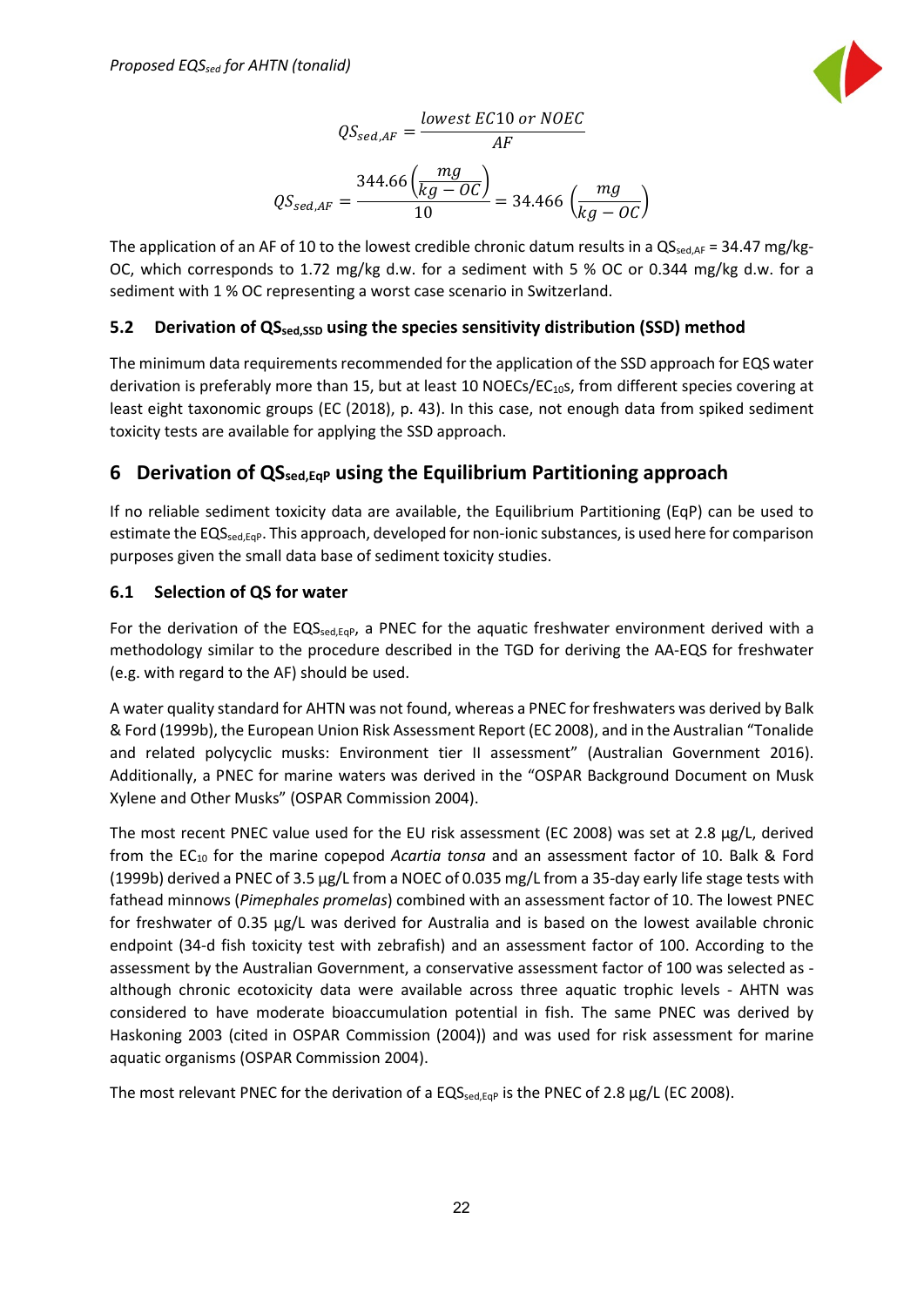

#### <span id="page-23-0"></span>**6.2 Selection of partition coefficient**

One of the main factors influencing the application of the EqP model is the choice of the partition coefficient. It is stipulated in the ECHA 2017 guideline (p. 143, ECHA (2017)) that "To increase the reliability of PNEC sediment screen derived using the EqP, it is imperative that a conservative but realistic partitioning coefficient (e.g. K<sub>d</sub>, K<sub>oc</sub>, K<sub>ow</sub>) is chosen. A clear justification must be given for the chosen coefficient and any uncertainty should be described in a transparent way."

The EC EQS TGD requires deriving a geometric mean of all available  $K_{oc}$  values including one derived from a  $log K_{ow}$  value (EC 2018).

Reported experimental log  $K_{oc}$  for AHTN range from 3.76 to 5.2. A log  $K_{oc}$  value of 4.47 is estimated from the log K<sub>ow</sub> of 5.40. A geomean of 4.36 (see Appendix 1) is used for EQS derivation via EqP as listed in Appendix I.

#### <span id="page-23-1"></span>**6.3 Selection of OC content for a reference sediment**

To account for the influence of OC content on QS<sub>sed,EqP</sub> development, calculations have been performed for a standard sediment according to the EU TGD with 5 % OC (EC 2018). As 5 % OC might not be representative for sediment in Switzerland, calculation was made as well for a worst case scenario considering measurement on total sediment with  $1\%$  OC (approx.  $10<sup>th</sup>$  percentile of OC content in Swiss Rivers).

#### <span id="page-23-2"></span>**6.4 Derivation of QS**sed, Eqp

For the derivation of QS<sub>sed,EqP</sub>, the partition coefficient between water and sediment has been estimated as the fraction of organic carbon multiplied by organic carbon partition coefficient  $(Kp=f<sub>OC</sub>*K<sub>OC</sub>)$  as proposed by Di Toro et al. (1991) for non-ionic organic chemicals (Table 7). The authors considered that, for sediment with an organic fraction higher than 0.2 %, organic carbon is the main driver for chemical sorption.

An additional AF of 10 should be applied to the resulting  $QS_{\text{sed,Eq}}$  for substances with log K<sub>ow</sub> >5. Reported experimental log  $K_{ow}$  for AHTN range from 5.4-5.7, with a geometric mean of 5.55 (Table 1), estimated log K<sub>ow</sub> range from 5.32-6.35. Thus, application of the additional AF is warranted and the resulting  $QS_{\text{sed,Eq}}$  are 65.1 µg/kg d.w. for sediments with 1 % OC and 323.6 µg/kg d.w. for sediments with 5 % OC when using a PNEC<sub>water</sub> of 2.8  $\mu$ g/L.

Table 7 Derived QS<sub>sed,Eqp</sub> for a mean K<sub>OC</sub> based on Appendix I and the PNEC for water derived by (EC 2008). The partition coefficient solid-water sediment (Kp<sub>sed</sub>) is estimated for a sediment with 5% OC (standard EC TGD sediment) and 1% TOC (worst case scenario in Switzerland).

| <b>OC</b><br>[%] | Koc<br>'L/kg] | $Kp_{sed}$<br>[L/kg] | Ksed-water<br>[m $^3$ /m $^3$ ] | <b>PNEC</b> freshwater<br>$[\mu$ g/L] | $QS_{sed,EqP}$<br>$[\mu$ g/kg w.w.] | QS <sub>sed,EqP</sub><br>$[\mu g/kg$ d.w.] | <b>Included</b><br>additional AF |
|------------------|---------------|----------------------|---------------------------------|---------------------------------------|-------------------------------------|--------------------------------------------|----------------------------------|
|                  | 23085         | 230.85               | 116.22                          | 2.8                                   | 250.33                              | 65.09                                      | 10                               |
|                  | 23085         | 1154.25              | 577.92                          | 2.8                                   | 1244.76                             | 323.64                                     | 10                               |

#### <span id="page-23-3"></span>**7 Determination of QSsed according to mesocosm/field data**

No field or mesocosm studies that provide effect concentrations of AHTN in sediment are available, thus, no QS<sub>sed</sub> based on field data or mesocosm data has been derived.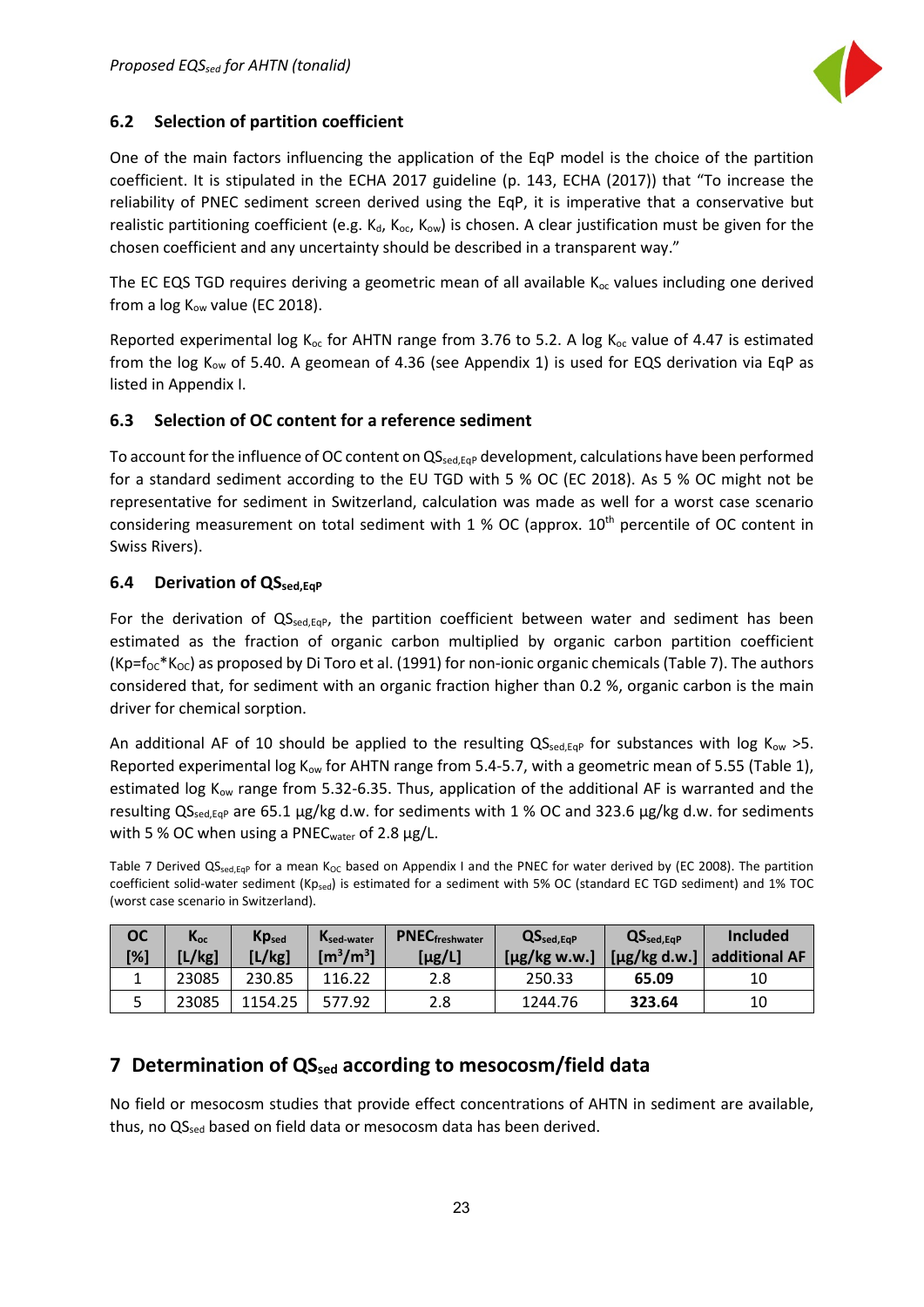

## <span id="page-24-0"></span>**8 Available sediment quality guidelines**

As no sediment quality guidelines were identified, Table 8 instead summarizes PNEC values derived for freshwater sediments used in risk assessments.

The PNEC of 1720 µg/kg d.w. derived in EC (2008) is equal to the QS<sub>sed,AF</sub> derived here for 5 % OC, and in the same order of magnitude as the PNEC $_{EGP}$  derived for the EU risk assessment (EC 2008) and the PNEC $_{EGP}$  derived within the HERA (Human and Environmental Risk Assessment on ingredients of household cleaning products; HERA 2004) initiative, all ranging within a factor 5. The QS<sub>sed,Eqp</sub> derived here for 5 % OC differ in one order of magnitude because the application of the additional AF of 10 to account for Log K<sub>ow</sub>>5 is applied to exposure in HERA (2004). The differences with the PNEC from EC (2008) derived using the EqP is attributed to the  $K_{oc}$  value and mainly to the different parameters in the PNEC $_{EqP}$  derivation used in EC (2008) compared to EU TGD (2018).

| <b>Description</b> | Value             | <b>Development method</b>                                                                 | <b>References</b>  |
|--------------------|-------------------|-------------------------------------------------------------------------------------------|--------------------|
|                    | $[\mu$ g/kg d.w.] |                                                                                           |                    |
| <b>PNEC</b>        | 5200              | Equilibrium partitioning, $K_{\text{sed/wat}}$ 746 m <sup>3</sup> /m <sup>3</sup> , based | <b>HERA (2004)</b> |
|                    |                   | 36 d NOEC for Pimephales promelas (0.035 mg/L)                                            |                    |
|                    |                   | and AF = 10. Additional factor of 10 to account for                                       |                    |
|                    |                   | $log Kow$ >5 should be applied to exposure.                                               |                    |
|                    |                   | Derived for sediments according to EU TGD EQS                                             |                    |
|                    |                   | (EC 2018); sediment OC 5 %                                                                |                    |
| <b>PNEC</b>        | 1720              | AF method, NOEC growth of Lumbriculus                                                     | EC (2008)          |
|                    |                   | variegatus, AF = 10; sediment OC 5 %.                                                     |                    |
| <b>PNEC</b>        | 8420              | Equilibrium partitioning, based on 5 d $EC_{10}$ for                                      | EC (2008)          |
|                    |                   | Acartia tonsa (marine copepod) (0.026 mg/L) and                                           |                    |
|                    |                   | $AF = 10$ , derived for suspended solids according to                                     |                    |
|                    |                   | EU TGD (EC 2003); sediment OC 5%.                                                         |                    |

*Table 8 PNEC derived for freshwater sediments reported in the literature.*

# <span id="page-24-1"></span>**9 Toxicity of degradation products**

A number of (more polar) transformation products (TPs) are formed during biodegradation of AHTN, but that these TPs were not characterised (EC 2008). Detailed information on AHTN degradation products was not available for review, among others due to the original reports not being publically available. Available risk assessments do not cover environmental toxicology of degradation products. The EU risk assessment report only mentions the photosensitizing properties of "2 of 4" AHTN degradation products in Guinea pigs without details on the chemical nature being available (EC 2008).

Due to the lack of (a) characterisation of the TPs and (b) information on their ecotoxicity, it is conclusive that the present EQS<sub>sed</sub> proposal does not include a specific risk assessment for the TPs of AHTN.

#### <span id="page-24-2"></span>**10 EQSsed proposed to protect benthic species**

The different QS values for each derivation method included in the EC EQS TGD 2018 are summarized in Table 9. According to the TGD, the most reliable extrapolation method for each substance should be used (EC 2018). In all cases, data from spiked sediment toxicity tests are preferred over the EqP approach.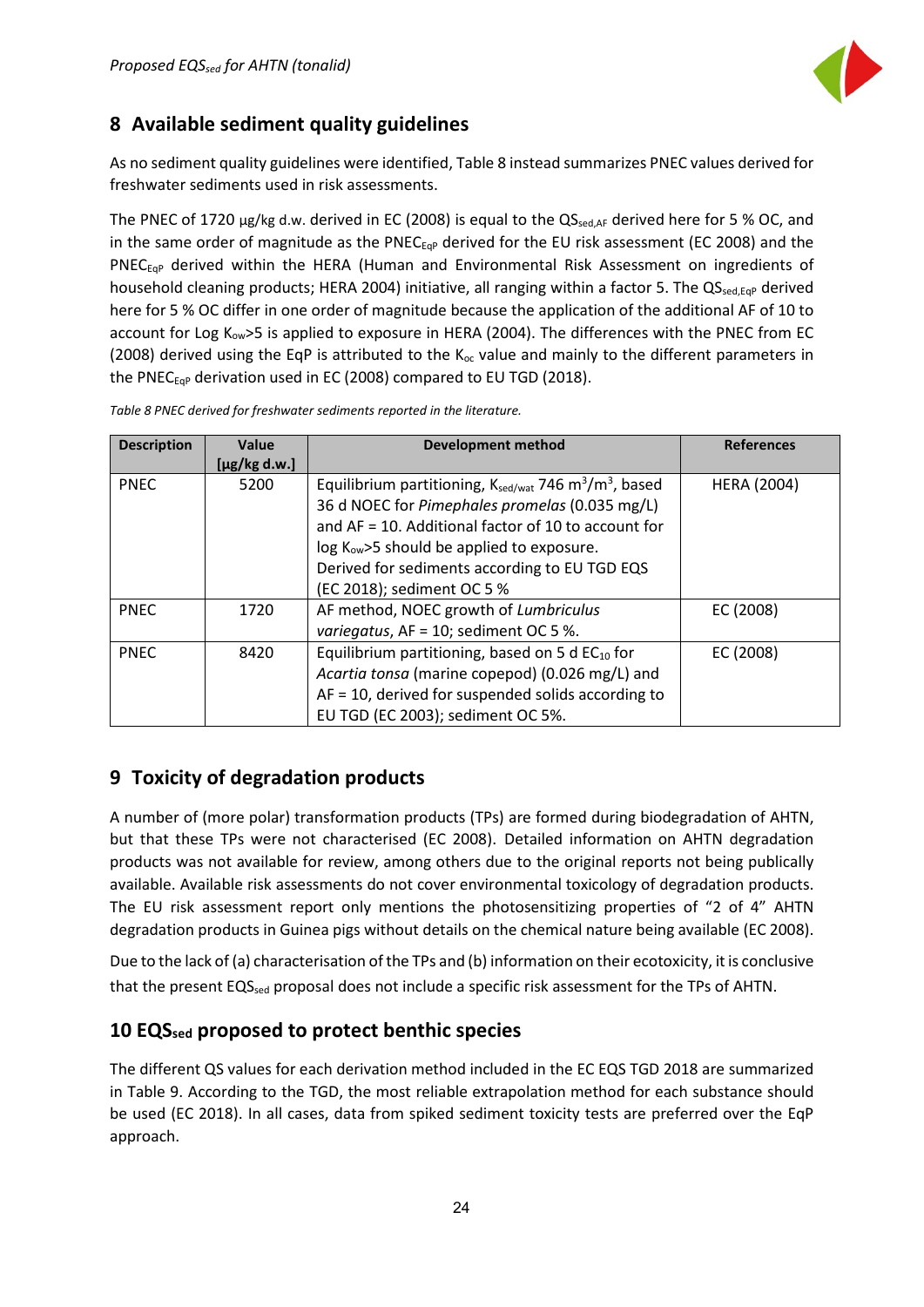

*Table 9 QSsed derived according to the three methodologies stipulated in the EU-TGD and their corresponding AF. All concentrations expressed as µg/kg d.w.*

|                              | Sediment       | Sediment       | AF |
|------------------------------|----------------|----------------|----|
|                              | <b>1 % TOC</b> | <b>5 % TOC</b> |    |
| $QS_{\text{sed,SSD}}$        |                |                |    |
| $QS_{\text{sed},\text{EqP}}$ | 65             | 324            | 10 |
| QS <sub>sed, AF</sub>        | 344            | 1720           | 10 |
| <b>EC EQSsed</b>             |                |                |    |
| <b>EC PNEC</b>               |                | 1720           | 10 |
| <b>Proposed EQSsed</b>       | 344            | 1720           | 10 |

A tentative EQS<sub>sed</sub> of 344  $\mu$ g/kg (1% OC) for AHTN including the application of an AF of 10 is thus proposed.

#### <span id="page-25-0"></span>**10.1 Uncertainty analysis**

The EQS<sub>sed</sub> derived here assumes that AHTN does not have ED effects. AHTN is scheduled for reevaluation in the Rolling Action Plan by the EU member state Germany for being a potential endocrine disruptor and due to high (aggregated) tonnage (EC 2020). If the conclusion on ED protection changes, the EQS<sub>sed</sub> may be reviewed to take this into account.

Due to the lack of characterisation of the transformation products of and information on their ecotoxicity, the present  $EQ_{\text{Sed}}$  proposal does not include a specific risk assessment for the transformation products of AHTN.

According to current analytical capacities, LOQ is not limiting the application of the suggested EQS<sub>sed</sub> in the uncertainty analysis

#### <span id="page-25-1"></span>**11References**

- Artola-Garciana, E., Sinnige, T.L., Van Holsteijn, I., Vaes, W.H.J., Hermens, J.L.M. (2003) Bioconcentration and acute toxicity of polycyclic muss in two benthic organisms (*Chironomus riparius* and *Lumbriculus variegatus*). Environmental Toxicology and Chemistry 22(5), 1086- 1092.
- Australian Government (2016) Australian Government, Department of Health, National Industrial Chemicals Notification and Assessment Scheme: Tonalide and related polycyclic musks: Environment tier II assessment, Last update 25 November 2016 [https://www.nicnas.gov.au/chemical-information/imap-assessments/imap-assessments/tier](https://www.nicnas.gov.au/chemical-information/imap-assessments/imap-assessments/tier-ii-environment-assessments/environment-tier-ii-assessment-for-tonalide-and-related-polycyclic-musks#RiskCharacterisation)[ii-environment-assessments/environment-tier-ii-assessment-for-tonalide-and-related](https://www.nicnas.gov.au/chemical-information/imap-assessments/imap-assessments/tier-ii-environment-assessments/environment-tier-ii-assessment-for-tonalide-and-related-polycyclic-musks#RiskCharacterisation)[polycyclic-musks#RiskCharacterisation](https://www.nicnas.gov.au/chemical-information/imap-assessments/imap-assessments/tier-ii-environment-assessments/environment-tier-ii-assessment-for-tonalide-and-related-polycyclic-musks#RiskCharacterisation)
- Balk, F. and Ford, R.A. (1999a) Environmental risk assessment for the polycyclic musks AHTN and HHCB in the EU: I. Fate and exposure assessment. Toxicology Letters 111(1), 57-79.
- Balk, F. and Ford, R.A. (1999b) Environmental risk assessment for the polycyclic musks, AHTN and HHCB. II. Effect assessment and risk characterisation. Toxicology Letters 111(1-2), 81-94.
- Bayen, S., Segovia Estrada, E., Zhang, H., Lee, W.K., Juhel, G., Smedes, F. and Kelly, B.C. (2019) Partitioning and Bioaccumulation of Legacy and Emerging Hydrophobic Organic Chemicals in Mangrove Ecosystems. Environmental Science and Technology 53(5), 2549-2558.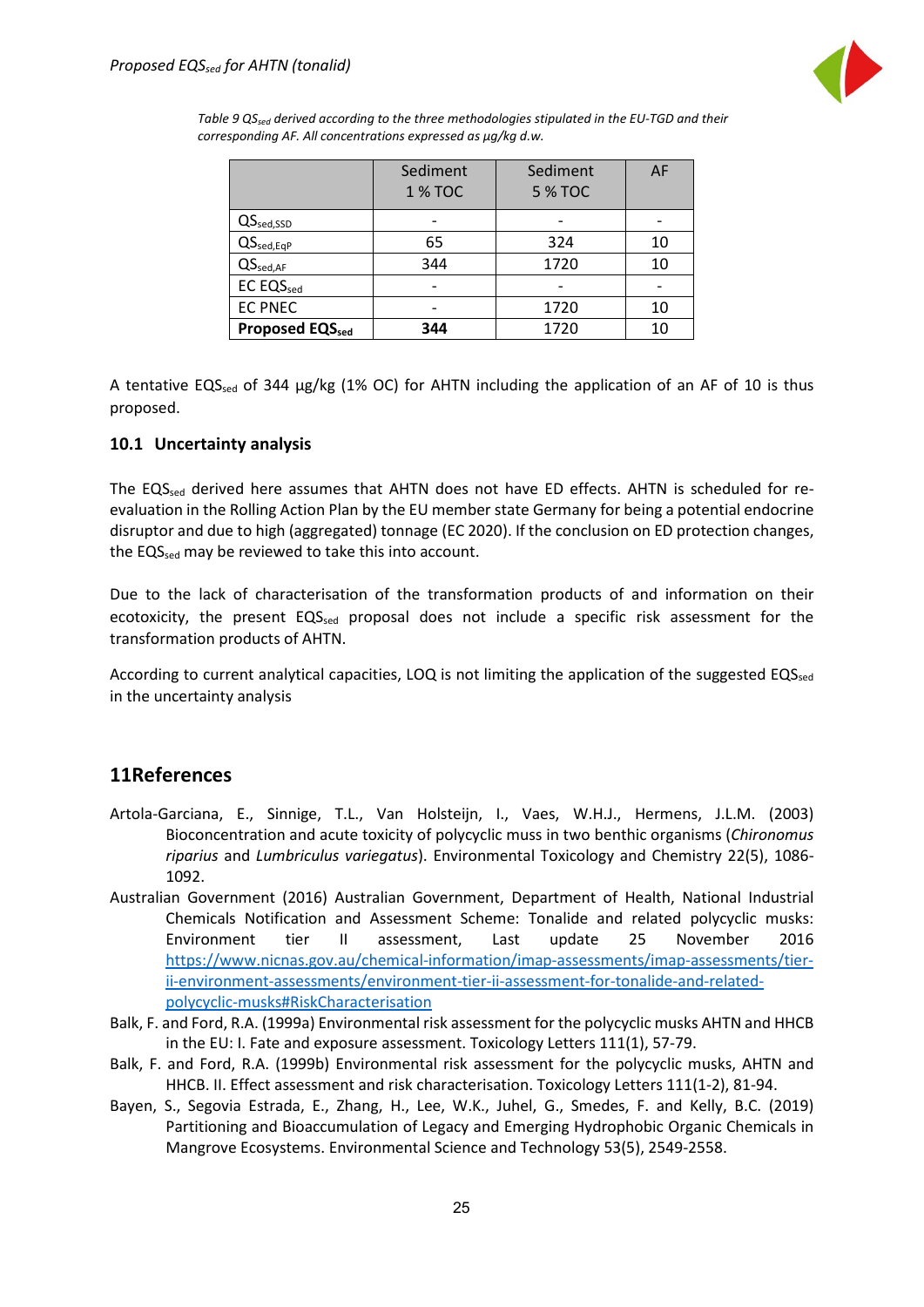

- Bester, K. (2009) Analysis of musk fragrances in environmental samples. Journal of Chromatography A 1216(3), 470-480.
- Blahova, J., Divisova, L., Plhalova, L., Enevova, V., Hostovsky, M., Doubkova, V., Marsalek, P., Fictum, P. and Svobodova, Z. (2018) Multibiomarker Responses of Juvenile Stages of Zebrafish (Danio rerio) to Subchronic Exposure to Polycyclic Musk Tonalide. Archives of Environmental Contamination and Toxicology 74(4), 568-576.
- Buerge, I.J., Buser, H.-R., Müller, M.D. and Poiger, T. (2003) Behavior of the Polycyclic Musks HHCB and AHTN in Lakes, Two Potential Anthropogenic Markers for Domestic Wastewater in Surface Waters. Environmental Science & Technology 37(24), 5636-5644.
- Carlsson, G. and Norrgren, L. (2004) Synthetic Musk Toxicity to Early Life Stages of Zebrafish (Danio rerio). Archives of Environmental Contamination and Toxicology 46(1), 102-105.
- Casado-Martinez, M.C., Mendez-Fernandez, L., Wildi, M., Kase, R., Ferrari, B.J.D. and Werner, I. (2017) Incorporation of sediment specific aspects in the CRED evaluation system: recommendations for ecotoxicity data reporting. . SETAC Europe 27th Annual Meeting, Brussels.
- Chen, C., Liu, X.W., Zheng, S.A., Zhou, Q.X. and Li, S. (2013) Polycyclic musks exposure affects gene expression of specific proteins in earthworm Eisenia fetida. Huanjing Kexue/Environmental Science 34(5), 1857-1863.
- Chen, F., Ying, G.G., Ma, Y.B., Chen, Z.F. and Lai, H.J. (2014) Field dissipation of four personal care products in biosolids-amended soils in North China. Environmental Toxicology and Chemistry 33(11), 2413-2421.
- Clara, M., Gans, O., Windhofer, G., Krenn, U., Hartl, W., Braun, K., Scharf, S. and Scheffknecht, C. (2011) Occurrence of polycyclic musks in wastewater and receiving water bodies and fate during wastewater treatment. Chemosphere 82(8), 1116-1123.
- Combi, T., Pintado-Herrera, M.G., Lara-Martin, P.A., Miserocchi, S., Langone, L. and Guerra, R. (2016) Distribution and fate of legacy and emerging contaminants along the Adriatic Sea: A comparative study. Environmental Pollution 218, 1055-1064.
- Di Toro, D.M., Zarba, C.S., Hansen, D.J., Berry, W.J., Swartz, R.C., Cowan, C.E., Pavlou, S.P., Allen, H.E., Thomas, N.A. and Paquin, P.R. (1991) Technical basis for establishing sediment quality criteria for nonionic organic chemicals using equilibrium partitioning. Environmental Toxicology and Chemistry 10(12), 1541-1583.
- DiFrancesco, A.M., Chiu, P.C., Standley, L.J., Allen, H.E. and Salvito, D.T. (2004) Dissipation of Fragrance Materials in Sludge-Amended Soils. Environmental Science & Technology 38(1), 194-201.
- Dsikowitzky, L., Schwarzbauer, J. and Littke, R. (2002) Distribution of polycyclic musks in water and particulate matter of the Lippe River (Germany). Organic Geochemistry 33(12), 1747-1758.
- EC (2003) Technical Guidance Documents in support of Directive 96/67/EEC and Regulation (EC) No. 1488/94, Part II, ISBN 92-827-801 [1234].
- EC (2007) COMMISSION STAFF WORKING DOCUMENT on the implementation of the "Community Strategy for Endocrine Disrupters" - a range of substances suspected of interfering with the hormone systems of humans and wildlife (COM (1999) 706), (COM (2001) 262) and (SEC (2004) 1372), SEC(2007) 1635.
- EC (2008) European Union Risk Assessment Report 1-(5,6,7,8-TETRAHYDRO-3,5,5,6,8,8-HEXAMETHYL-2-NAPTHYL)ETHAN-1-ONE (AHTN), CAS No: 1506-02-1 or 21145-77-7, EINECS No: 216-133-4 or 244-240-6.
- EC (2018) Technical Guidance for Deriving Environmental Quality Standards Environment, Guidance Document No. 27, Updated version 2018, Document endorsed by EU Water Directors at their meeting in Sofia on 11-12 June 2018.
- EC (2020) Community Rolling Action Plan.
- ECHA (2020) Information from the Existing Substances Regulation. [https://echa.europa.eu/de/information-on-chemicals/information-from-existing-substances](https://echa.europa.eu/de/information-on-chemicals/information-from-existing-substances-regulation)[regulation](https://echa.europa.eu/de/information-on-chemicals/information-from-existing-substances-regulation)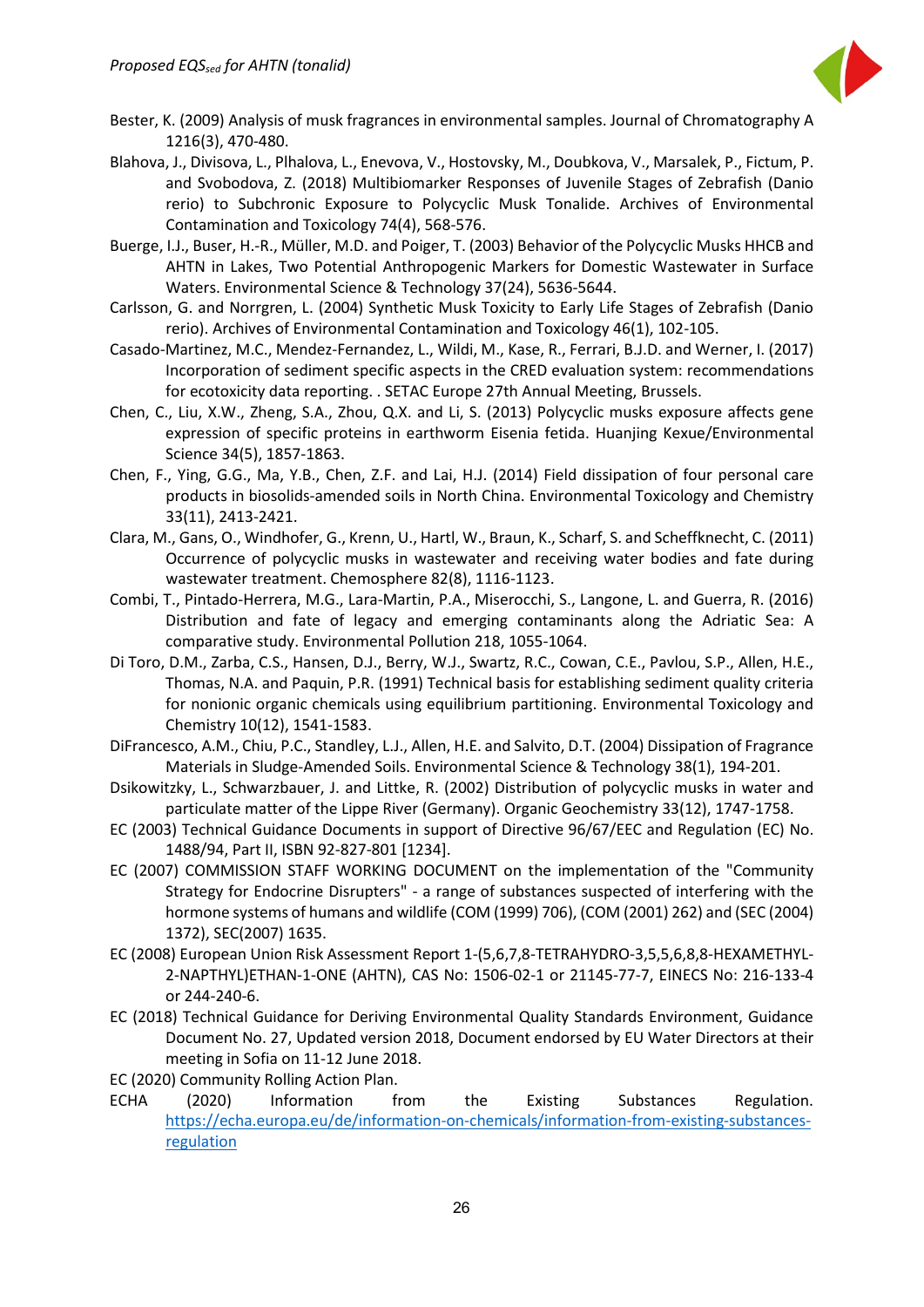

- ECHA (2012a) Information on Registered Substances: 1-(5,6,7,8-tetrahydro-3,5,5,6,8,8-hexamethyl-2 naphthyl)ethan-1-one, CAS number: 21145-77-7 [https://echa.europa.eu/de/registration](https://echa.europa.eu/de/registration-dossier/-/registered-dossier/12808)[dossier/-/registered-dossier/12808](https://echa.europa.eu/de/registration-dossier/-/registered-dossier/12808) Last modified:13-Nov-2018.
- ECHA (2012b) Information on Registered Substances: 1-(5,6,7,8-tetrahydro-3,5,5,6,8,8-hexamethyl-2 naphthyl)ethan-1-one, CAS number: 1506-02-1 [https://echa.europa.eu/de/registration](https://echa.europa.eu/de/registration-dossier/-/registered-dossier/12034)[dossier/-/registered-dossier/12034](https://echa.europa.eu/de/registration-dossier/-/registered-dossier/12034) Last modified:04-Jan-2020.
- ECHA (2017) Guidance on Information Requirements and Chemical Safety Assessment; Chapter R.7b: Endpoint specific guidance.
- EFSA (2015) Scientific Opinion on the effect assessment for pesticides on sediment organisms in edgeof-field surface water (PPR Panel). EFSA Journal 13(7), 4176.
- Eggen, T., Moeder, M. and Arukwe, A. (2010) Municipal landfill leachates: A significant source for new and emerging pollutants. Science of the Total Environment 408(21), 5147-5157.
- Environment Canada (2006) Domestic Substances List. Environment Canada, Gatineau, Quebec, Canada. [https://pollution-waste.canada.ca/substances](https://pollution-waste.canada.ca/substances-search/Substance/DisplaySubstanceDetails?Id=1506-02-1%20)[search/Substance/DisplaySubstanceDetails?Id=1506-02-1%20](https://pollution-waste.canada.ca/substances-search/Substance/DisplaySubstanceDetails?Id=1506-02-1%20)
- Fooken, C. (2004) Synthetic Musk Fragrances in the Environment. The Handbook of Environmental Chemistry Vol. 3, Part X. Rimkus, G.G. (ed), pp. 29-47, Springer.
- Fromme, H., Otto, T. and Pilz, K. (2001) Polycyclic musk fragrances in different environmental compartments in Berlin (Germany). Water Research 35(1), 121-128.
- Graham, M.L., Renner, V.E. and Blukacz-Richards, E.A. (2013) Encyclopedia of Aquatic Ecotoxicology. Férard, J.-F. and Blaise, C. (eds), pp. 305-316, Springer Netherlands, Dordrecht.
- Heberer, T., Jürgensen, S. and Fromme, H. (2004) Synthetic Musk Fragrances in the Environment. Rimkus, G.G. (ed), pp. 123-150.
- HERA (2004) Polycyclic musks AHTN (CAS 1506-02-1) and HHCB (CAS 1222-05-05) Environmental Section, Version 2.0.
- Hu, Z., Shi, Y. and Cai, Y. (2011) Concentrations, distribution, and bioaccumulation of synthetic musks in the Haihe River of China. Chemosphere 84(11), 1630-1635.
- INERIS (2010) Portail Substances Chimiques: 1-(5,6,7,8-tétrahydro-3,5,5,6,8,8-hexaméthyl-2 naphtyl)éthane-1-one; Mise à jour le:02/03/2010
- Kronimus, A., Schwarzbauer, J., Dsikowitzky, L., Heim, S. and Littke, R. (2004) Anthropogenic organic contaminants in sediments of the Lippe river, Germany. Water Research 38(16), 3473-3484.
- Lee, I.-S., Kim, U.-J., Oh, J.-E., Choi, M. and Hwang, D.-W. (2014) Comprehensive monitoring of synthetic musk compounds from freshwater to coastal environments in Korea: With consideration of ecological concerns and bioaccumulation. Science of the Total Environment 470-471, 1502- 1508.
- Legrum, W. (2011) Riechstoffe, zwischen Gestank und Duft; Vorkommen, Eigenschaften und Anwendung von Riechstoffen und deren Gemischen.
- Liebig, M. (2005). Untersuchungen zu Umweltrisikoabschätzungen von Humanpharmaka und Inhaltsstoffen von Körperpflegeprodukten vor dem Hintergrund europäischer Bewertungskonzepte. Dissertation, Johann Wolfgang Goethe-Universität, Frankfurt/Main. Available at:<https://core.ac.uk/download/pdf/14504512.pdf>
- Luigi, V., Giuseppe, M. and Claudio, R. (2015) Emerging and priority contaminants with endocrine active potentials in sediments and fish from the River Po (Italy). Environmental Science and Pollution Research 22(18), 14050-14066.
- Moermond, C.T.A., Kase, R., Korkaric, M. and Ågerstrand, M. (2016) CRED: Criteria for reporting and evaluating ecotoxicity data. Environmental Toxicology and Chemistry 35(5), 1297-1309.
- OECD (2004) The 2004 OECD List of High Production Volume Chemicals; Environment Directorate, Organisation for economic co-operation and development (OECD).
- OECD (2009) SIDS INITIAL ASSESSMENT PROFILE: CAS No. 1506-02-1 or 21145-77-7.
- OSPAR Commission (2004) OSPAR background document on musk xylene and other musks. ISBN 1- 904426-36-0.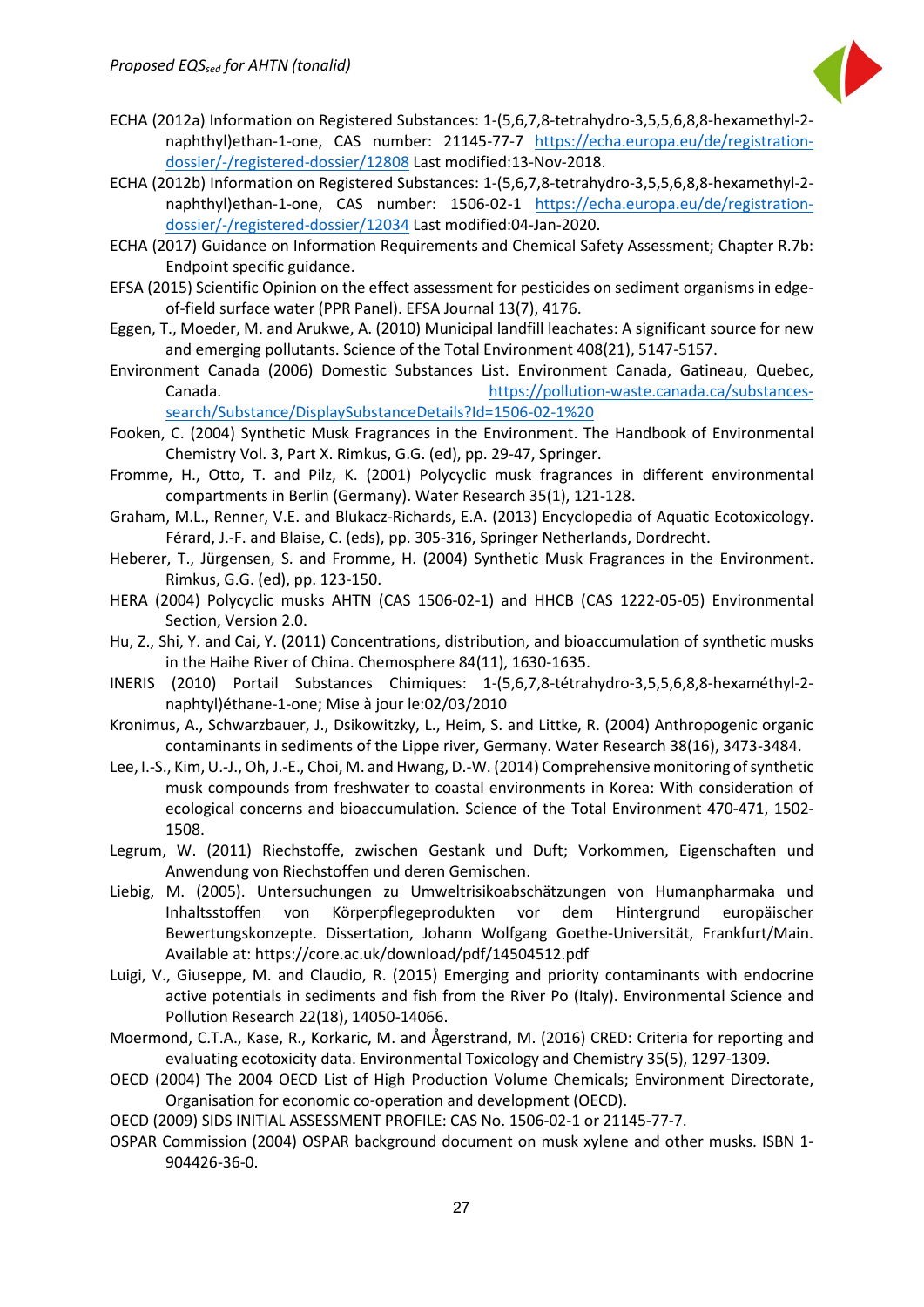

- Peck, A.M. (2006) Analytical methods for the determination of persistent ingredients of personal care products in environmental matrices. Analytical and Bioanalytical Chemistry 386(4), 907-939.
- Peck, A.M., Linebaugh, E.K. and Hornbuckle, K.C. (2006) Synthetic musk fragrances in Lake Erie and Lake Ontario sediment cores. Environmental Science and Technology 40(18), 5629-5635.
- Pintado-Herrera, M.G., González-Mazo, E. and Lara-Martín, P.A. (2016) In-cell clean-up pressurized liquid extraction and gas chromatography–tandem mass spectrometry determination of hydrophobic persistent and emerging organic pollutants in coastal sediments. Journal of Chromatography A 1429, 107-118.

PubChem (2019) Tonalid<https://pubchem.ncbi.nlm.nih.gov/compound/89440>

- Reiner, J.L. and Kannan, K. (2011) Polycyclic Musks in Water, Sediment, and Fishes from the Upper Hudson River, New York, USA. Water, Air, & Soil Pollution 214(1), 335-342.
- Sanchez-Prado, L., Lourido, M., Lores, M., Llompart, M., Garcia-Jares, C. and Cela, R. (2004) Study of the photoinduced degradation of polycyclic musk compounds by solid-phase microextraction and gas chromatography/mass spectrometry. Rapid Communications in Mass Spectrometry 18(11), 1186-1192.
- Standley, L.J., Kaplan, L.A., Smith, D. (2000) Molecular tracers of organic matter sources to surface water resources. Environmental Science and Technology 34, 3124 – 3130.
- Ternes, T.A., Herrmann, N., Bonerz, M., Knacker, T., Siegrist, H. and Joss, A. (2004) A rapid method to measure the solid–water distribution coefficient (Kd) for pharmaceuticals and musk fragrances in sewage sludge. Water Research 38(19), 4075-4084.
- U.S. EPA (2016) AQUATIC TOXICITY INFORMATION RETRIEVAL (AQUIRE) DATABASE.
- Warren, N., Allan, I.J., Carter, J.E., House, W.A. and Parker, A. (2003) Pesticides and other micro-organic contaminants in freshwater sedimentary environments—a review. Applied Geochemistry 18(2), 159-194.
- Winkler, M., Kopf, G., Hauptvogel, C. and Neu, T. (1998) Fate of artificial musk fragrances associated with suspended particulate matter (SPM) from the River Elbe (Germany) in comparison to other organic contaminants. Chemosphere 37(6), 1139-1156.